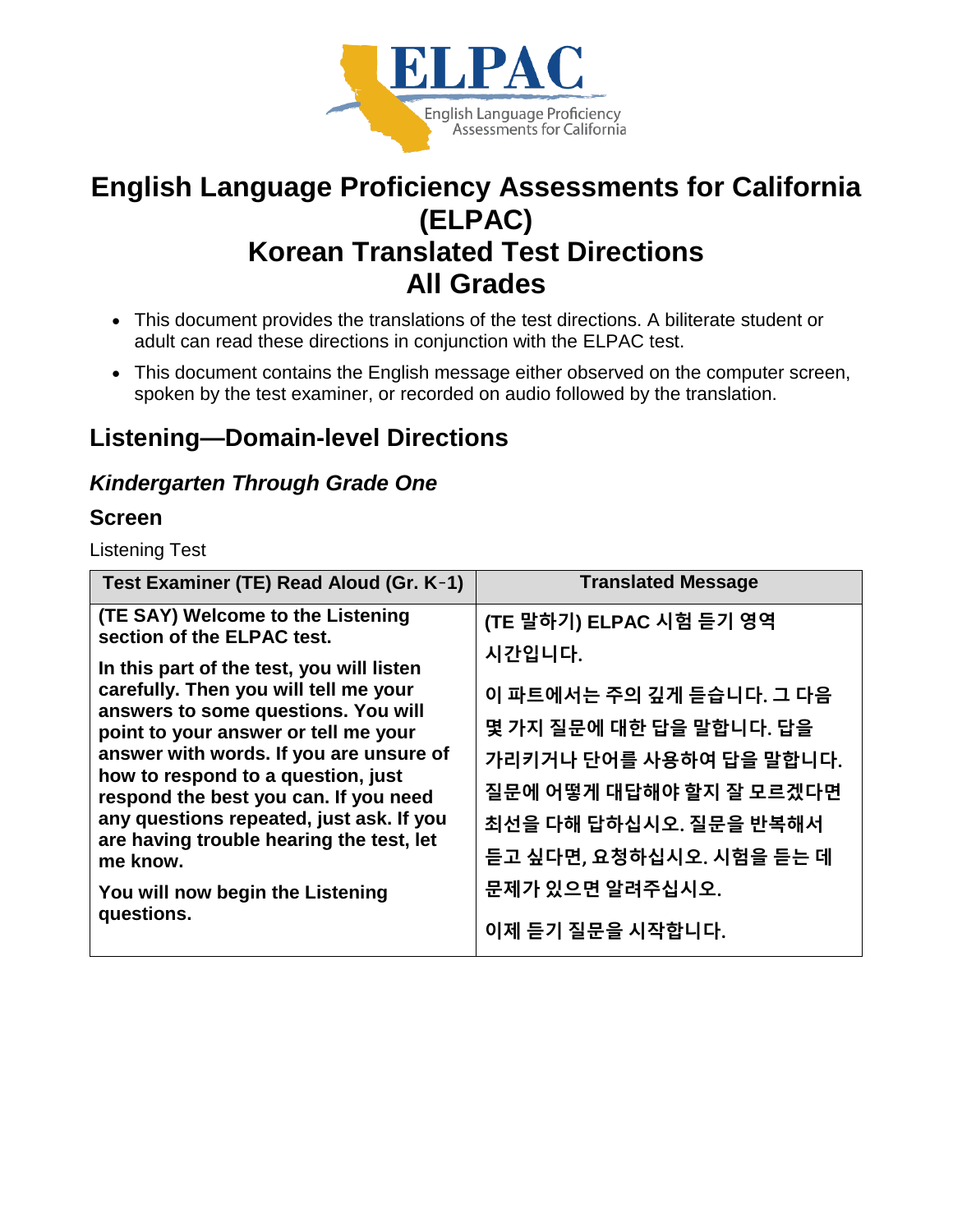



### *Grade Two*

#### **Screen**

Welcome to the Listening section of the ELPAC test.

In this part of the test, you will listen carefully. Then you will tell me your answers to some questions. You will point to your answer or tell me your answer with words. If you are unsure of how to respond to a question, just respond the best you can. If you need any questions repeated, just ask. If you are having trouble hearing the test, let me know.

You will now begin the Listening questions.

| Test Examiner (TE) Read Aloud (Gr. 2)                                                      | <b>Translated Message</b>          |
|--------------------------------------------------------------------------------------------|------------------------------------|
| <b>(TE SAY)</b> Welcome to the Listening section<br>of the ELPAC test.                     | (TE 말하기) ELPAC 시험 듣기 영역            |
| In this part of the test, you will listen<br>carefully. Then you will tell me your answers | 시간입니다.<br>이 파트에서는 주의 깊게 듣습니다. 그 다음 |
| to some questions. You will point to your<br>answer or tell me your answer with words. If  | 몇 가지 질문에 대한 답을 말합니다. 답을            |
| you are unsure of how to respond to a<br>question, just respond the best you can. If       | 가리키거나 단어를 사용하여 답을                  |
| you need any questions repeated, just ask.                                                 | 말합니다. 질문에 어떻게 대답해야 할지 잘            |
| If you are having trouble hearing the test, let<br>me know.                                | 모르겠다면 최선을 다해 답하십시오. 질문을            |
| You will now begin the Listening questions.                                                | 반복해서 듣고 싶다면, 요청하십시오.               |
|                                                                                            | 시험을 듣는 데 문제가 있으면                   |
|                                                                                            | 알려주십시오.                            |
|                                                                                            | 이제 듣기 질문을 시작합니다                    |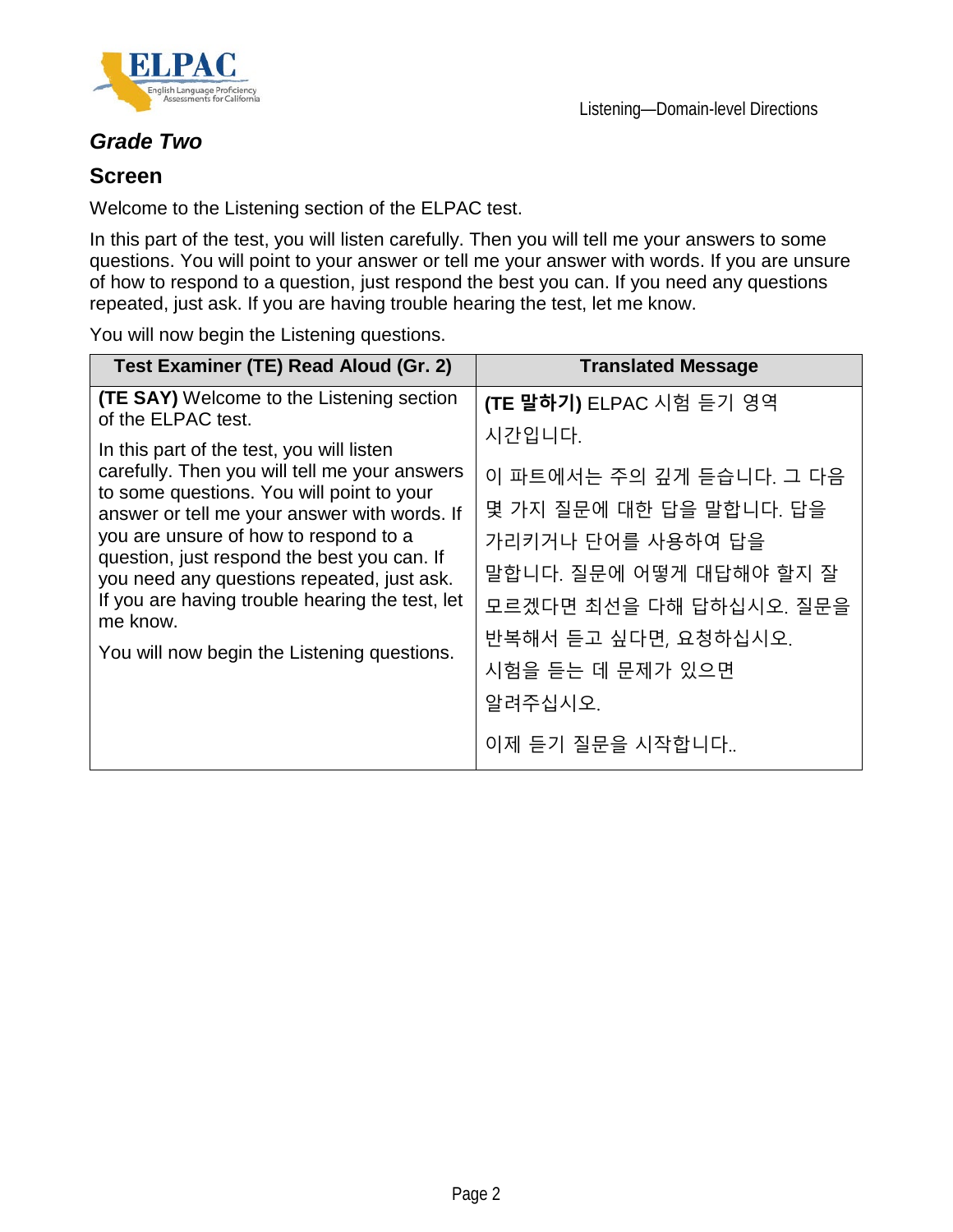



### *Grades Three Through Five*

#### **Screen**

Welcome to the Listening section of the ELPAC test.

Make sure your desk is clear of all books, backpacks, cell phones, and electronic devices. These may not be used during the test.

In the Listening section, you will hear conversations, stories, and presentations. Use the  $\bullet$ PLAY button to listen to them. You will hear them only once, so listen carefully.

Each question on the Listening test has a  $\bullet$  PLAY button. You can use the  $\bullet$  PLAY button at any time to hear the questions again. You must answer all the questions that go with each recording before you can go on to the next recording.

As you listen, you may take notes on scratch paper or you may take notes in the notepad section of the test.

When you are ready, select **Next** to begin the Listening questions.

| Recorded Audio (Gr. 3-5)                                                                                                                                                                                                                                                                                                                                                                                                                                                                                                                                                                                                                       | <b>Translated Message</b>                                                                                                                                                                                                                                        |
|------------------------------------------------------------------------------------------------------------------------------------------------------------------------------------------------------------------------------------------------------------------------------------------------------------------------------------------------------------------------------------------------------------------------------------------------------------------------------------------------------------------------------------------------------------------------------------------------------------------------------------------------|------------------------------------------------------------------------------------------------------------------------------------------------------------------------------------------------------------------------------------------------------------------|
| (Audio) Welcome to the Listening section of<br>the ELPAC test.                                                                                                                                                                                                                                                                                                                                                                                                                                                                                                                                                                                 | (오디오) ELPAC 시험 듣기 영역 시간입니다.                                                                                                                                                                                                                                      |
| Make sure your desk is clear of all books,<br>backpacks, cell phones, and electronic<br>devices. These may not be used during the<br>test.                                                                                                                                                                                                                                                                                                                                                                                                                                                                                                     | 책, 가방, 휴대폰, 전자 기기가 없는지<br>확인하십시오. 시험 중에 사용해서는 안<br>됩니다.                                                                                                                                                                                                          |
| In the Listening section, you will hear<br>conversations, stories, and presentations.<br>Use the $\bullet$ PLAY button to listen to them.<br>You will hear them only once, so listen<br>carefully.<br>Each question on the Listening test has a<br><b>O</b> PLAY button. You can use the <b>O</b> PLAY<br>button at any time to hear the questions<br>again. You must answer all the questions<br>that go with each recording before you can<br>go on to the next recording.<br>As you listen, you may take notes on<br>scratch paper or you may take notes in the<br>notepad section of the test.<br>When you are ready, select Next to begin | 듣기 영역에서는 대화, 이야기, 발표를<br>듣습니다. 듣기를 시작하려면 ♥ 재생<br>버튼을 사용하십시오. 한 번만 들려드리니,<br>주의 깊게 들으십시오.<br>듣기 시험의 각 질문에는 ●재생 버튼이<br>있습니다. 언제든지 ●재생 버튼을<br>사용하여 질문을 다시 들을 수 있습니다.<br>다음 녹음으로 진행하려면 먼저 각 녹음과<br>관련된 모든 질문에 답해야 합니다.<br>들으면서 메모장에 메모하거나 시험의<br>메모장 부분에 메모할 수 있습니다. |
| the Listening questions.                                                                                                                                                                                                                                                                                                                                                                                                                                                                                                                                                                                                                       | 준비가 완료되면 다음을 선택하여 듣기<br>질문을 시작하십시오.                                                                                                                                                                                                                              |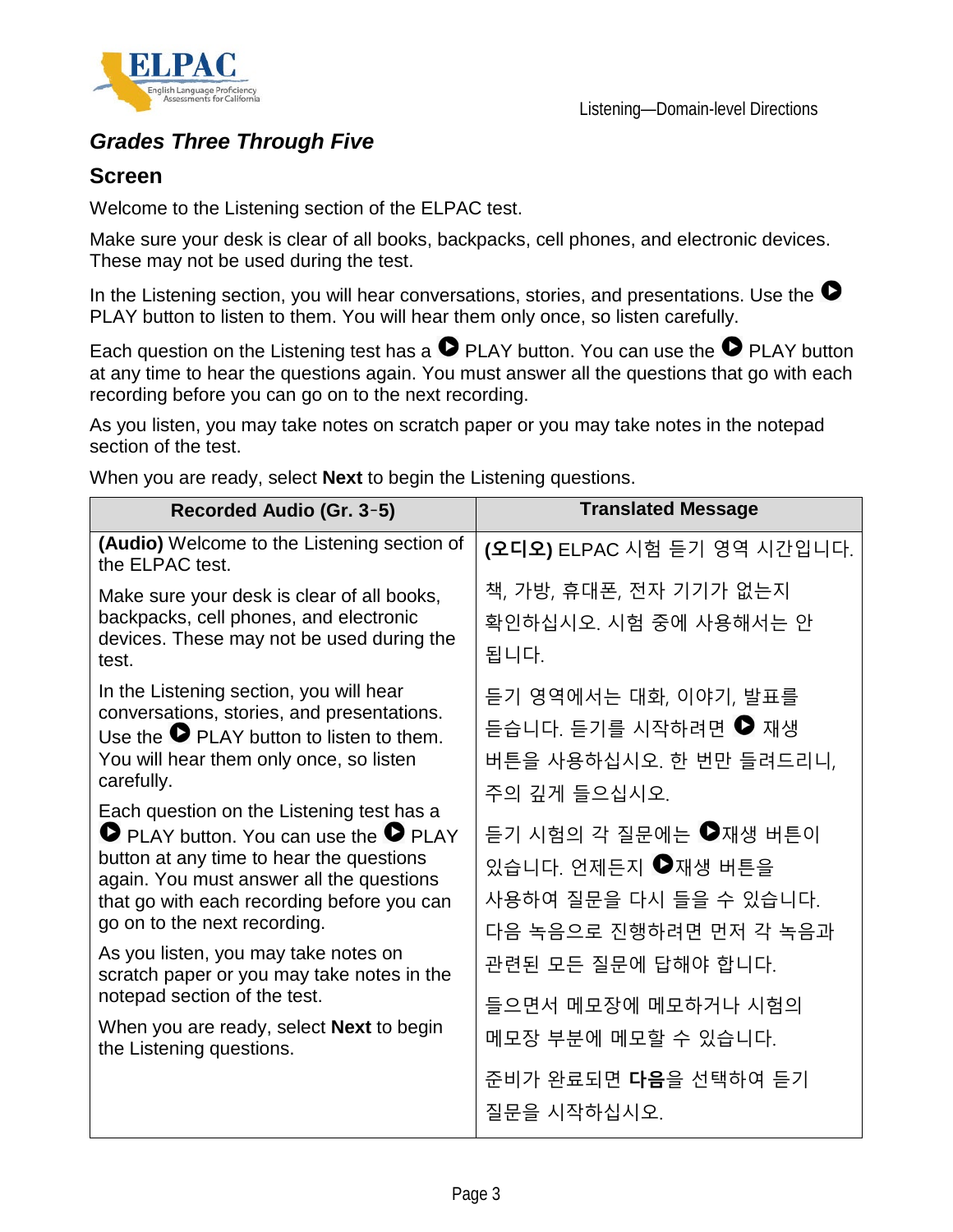

### *Grades Six Through Twelve*

#### **Screen**

Welcome to the Listening section of the ELPAC test.

Make sure your desk is clear of all books, backpacks, cell phones, and electronic devices. These may not be used during the test.

In the Listening section, you will hear conversations and presentations. Use the  $\bullet$  PLAY button to listen to them. You will hear them only once, so listen carefully.

Each question on the Listening test has a  $\bullet$  PLAY button. You can use the  $\bullet$  PLAY button at any time to hear the questions again. You must answer all the questions that go with each recording before you can go on to the next recording.

As you listen, you may take notes on scratch paper or you may take notes in the notepad section of the test.

When you are ready, select **Next** to begin the Listening questions.

| Recorded Audio (Gr. 6-12)                                                                                                                                                                                                                                              | <b>Translated Message</b>                                                          |
|------------------------------------------------------------------------------------------------------------------------------------------------------------------------------------------------------------------------------------------------------------------------|------------------------------------------------------------------------------------|
| (Audio) Welcome to the Listening section of<br>the ELPAC test.                                                                                                                                                                                                         | (오디오) ELPAC 시험 듣기 영역 시간입니다.                                                        |
| Make sure your desk is clear of all books,<br>backpacks, cell phones, and electronic<br>devices. These may not be used during the<br>test.                                                                                                                             | 책, 가방, 휴대폰, 전자 기기가 없는지<br>확인하십시오. 시험 중에 사용해서는 안<br>됩니다.                            |
| In the Listening section, you will hear<br>conversations and presentations. Use the<br>PLAY button to listen to them. You will<br>hear them only once, so listen carefully.                                                                                            | 듣기 영역에서는 대화, 발표를 듣습니다.<br>듣기를 시작하려면 ♥ 재생 버튼을<br>사용하십시오. 한 번만 들려드리니, 주의             |
| Each question on the Listening test has a<br><b>O</b> PLAY button. You can use the <b>O</b> PLAY<br>button at any time to hear the questions<br>again. You must answer all the questions<br>that go with each recording before you can<br>go on to the next recording. | 깊게 들으십시오.<br>듣기 시험의 각 질문에는 ♥재생 버튼이<br>있습니다. 언제든지 ●재생 버튼을<br>사용하여 질문을 다시 들을 수 있습니다. |
| As you listen, you may take notes on<br>scratch paper or you may take notes in the<br>notepad section of the test.                                                                                                                                                     | 다음 녹음으로 진행하려면 먼저 각 녹음과<br>관련된 모든 질문에 답해야 합니다.                                      |
| When you are ready, select <b>Next</b> to begin<br>the Listening questions.                                                                                                                                                                                            | 들으면서 메모장에 메모하거나 시험의<br>메모장 부분에 메모할 수 있습니다.                                         |
|                                                                                                                                                                                                                                                                        | 준비가 완료되면 <b>다음</b> 을 선택하여 듣기<br>질문을 시작하십시오.                                        |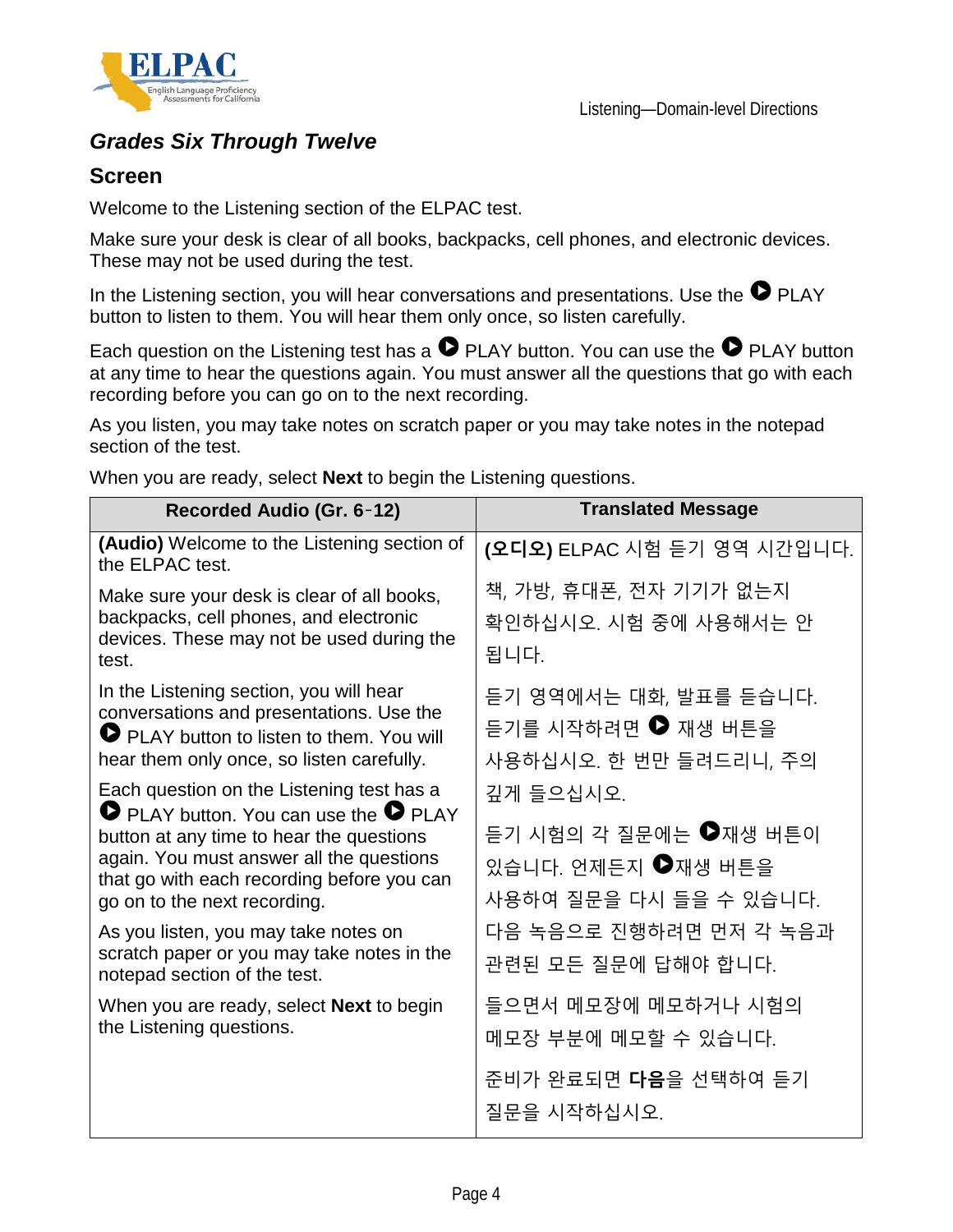

## *Kindergarten Through Grade Two Review Screen*

#### **Screen**

#### **Congratulations, you reached the end of the test!**

Thank you for your attention and hard work.

If there are any questions you marked for review, they will be displayed in the box below. Please finish reviewing any questions you want to, then select Submit Test at the bottom of the screen.

| Test Examiner (TE) Read Aloud (Gr. K-2)                       | <b>Translated Message</b>       |
|---------------------------------------------------------------|---------------------------------|
| (TE SAY) Congratulations, you reached<br>the end of the test! | (TE 말하기) 축하드립니다, 시험을<br>완료했습니다! |
| Thank you for your attention and hard<br>work.                | 참석과 노고에 감사드립니다.                 |

### *Grades Three Through Twelve Review Screen*

#### **Screen**

#### **Congratulations, you reached the end of the test!**

Thank you for your attention and hard work.

If there are any questions you marked for review, they will be displayed in the box below. Please finish reviewing any questions you want to, then select Submit Test at the bottom of the screen.

| Recorded Audio (Gr. 3-12)               | <b>Translated Message</b> |
|-----------------------------------------|---------------------------|
| N/A (No recorded audio for this screen) | (화면 텍스트) 축하드립니다, 듣기 시험을   |
|                                         | 완료했습니다!                   |
|                                         | 참석과 노고에 감사드립니다.           |
|                                         | 검토하기 위해 표시한 질문이 있다면 아래    |
|                                         | 상자에 표시됩니다. 원하는 질문에 대한     |
|                                         | 검토를 마친 다음 화면 하단에 있는 시험    |
|                                         | 제출을 선택하십시오.               |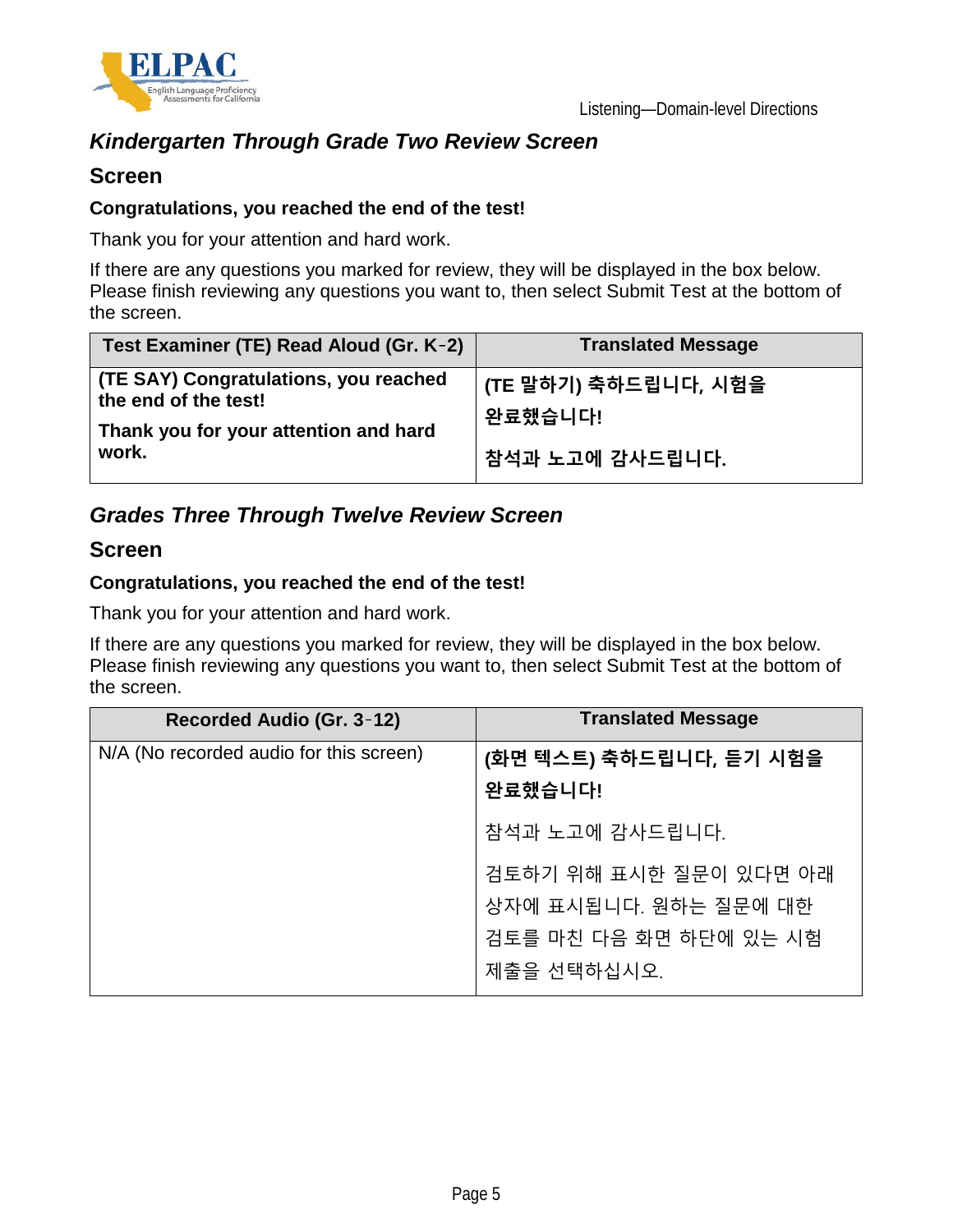

# **Listening—task type directions**

| <b>Task</b>                               | Grade       | <b>Message</b>                 | <b>Translated Message</b> |
|-------------------------------------------|-------------|--------------------------------|---------------------------|
| Listen to a Short<br>Exchange             | Grades K-12 | Listen to a<br>conversation.   | 대화를 들어보십시오.               |
| Listen to a<br>Classroom<br>Conversation  | Grades 1-12 | Listen to a<br>conversation.   | 대화를 들어보십시오.               |
| Listen to a Story                         | Grades K-5  | Listen to a story.             | 이야기를 들어보십시오.              |
| Listen to an Oral<br>Presentation         | Grades K-12 | Listen to some<br>information. | 몇 가지 정보를<br>들어보십시오.       |
| Listen to a Speaker<br>Support an Opinion | Grades 6-12 | Listen to a<br>conversation.   | 대화를 들어보십시오.               |

# **Reading—Domain-level Directions**

## *Kindergarten Through Grade One*

#### **Screen**

Reading Test

| Test Examiner (TE) Read Aloud (Gr. K-1)                                                                                                                                                                                                                                                                        | <b>Translated Message</b>                                                                                                   |
|----------------------------------------------------------------------------------------------------------------------------------------------------------------------------------------------------------------------------------------------------------------------------------------------------------------|-----------------------------------------------------------------------------------------------------------------------------|
| (TE SAY) This is the Reading section of<br>the ELPAC test.                                                                                                                                                                                                                                                     | (TE 말하기) ELPAC 시험 읽기 영역입니다.                                                                                                 |
| In this part of the test, we are going to<br>read together. I will ask you some<br>questions. You will point to your answer<br>or tell me your answer with words. If you<br>are unsure of how to respond to a<br>question, just respond the best you can.<br>If you need me to repeat a question, just<br>ask. | 이 파트에서는 같이 읽습니다. 몇 가지<br>질문을 드립니다. 답을 가리키거나 단어로<br>답을 말합니다. 질문에 어떻게 대답해야<br>할지 잘 모르겠다면 최선을 다해<br>답하십시오.<br>질문을 반복해서 듣고 싶다면, |
| You will now begin the Reading<br>questions.                                                                                                                                                                                                                                                                   | 요청하십시오.<br>이제 읽기 질문을 시작합니다.                                                                                                 |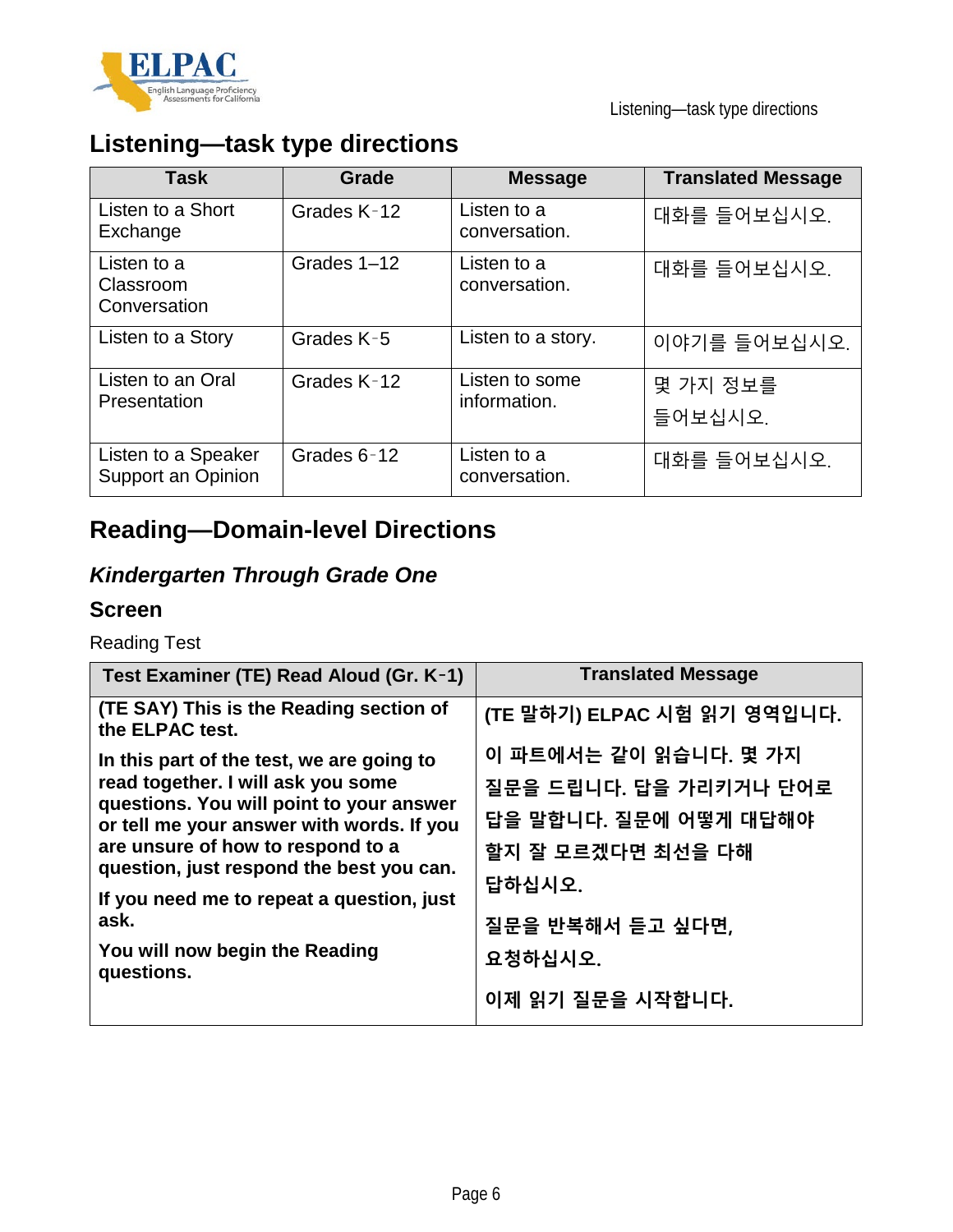

### *Grade Two*

#### **Screen**

This is the Reading section of the ELPAC test.

In this part of the test, we are going to read together. I will ask you some questions. You will point to your answer or tell me your answer with words. If you are unsure of how to respond to a question, just respond the best you can. If you need me to repeat a question, just ask.

You will now begin the Reading questions.

| Test Examiner (TE) Read Aloud (Gr. 2)                                                                                                                                                                                                                                                                                                                                                                                        | <b>Translated Message</b>                                                                                                                                                                       |
|------------------------------------------------------------------------------------------------------------------------------------------------------------------------------------------------------------------------------------------------------------------------------------------------------------------------------------------------------------------------------------------------------------------------------|-------------------------------------------------------------------------------------------------------------------------------------------------------------------------------------------------|
| (TE SAY) This is the Reading section of<br>the ELPAC test.<br>In this part of the test, we are going to<br>read together. I will ask you some<br>questions. You will point to your answer<br>or tell me your answer with words. If you<br>are unsure of how to respond to a<br>question, just respond the best you can.<br>If you need me to repeat a question, just<br>ask.<br>You will now begin the Reading<br>questions. | (TE 말하기) ELPAC 시험 읽기 영역<br>시간입니다.<br>이 파트에서는 같이 읽습니다. 몇 가지<br>질문을 드립니다. 답을 가리키거나 단어로<br>답을 말합니다. 질문에 어떻게 대답해야<br>할지 잘 모르겠다면 최선을 다해<br>답하십시오.<br>질문을 반복해서 듣고 싶다면,<br>요청하십시오.<br>이제 읽기 질문을 시작합니다. |
|                                                                                                                                                                                                                                                                                                                                                                                                                              |                                                                                                                                                                                                 |

## *Grades Three Through Twelve (Summative ELPAC)*

#### **Screen**

Welcome to the Reading section of the ELPAC test.

Make sure your desk is clear of all books, backpacks, cell phones, and electronic devices. These may not be used during the test.

In this part of the test, you will read some passages and answer questions about them. Some passages may be student essays. Student essays may contain errors.

You must answer all the questions that go with each passage before you can go on to the next passage.

If you want any directions read to you during the test, just ask.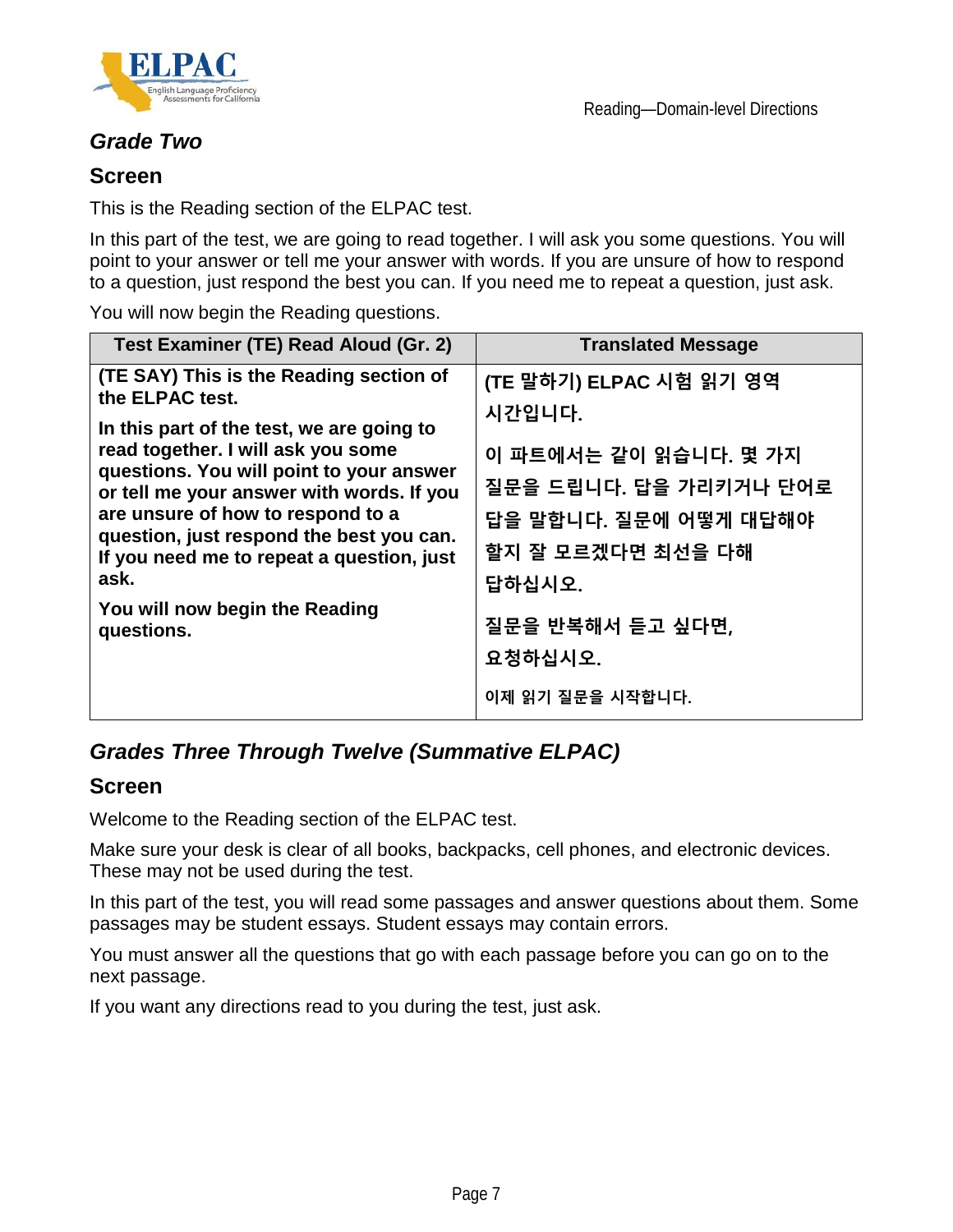

When you are ready, select **Next** to begin the Reading questions.

| Recorded Audio (Gr. 3-12)                                                                                                                                               | <b>Translated Message</b>                                                  |
|-------------------------------------------------------------------------------------------------------------------------------------------------------------------------|----------------------------------------------------------------------------|
| <b>(Audio)</b> Welcome to the Reading section of<br>the ELPAC test.                                                                                                     | (오디오)ELPAC 시험 읽기 영역 시간입니다.                                                 |
| Make sure your desk is clear of all books,<br>backpacks, cell phones, and electronic<br>devices. These may not be used during the<br>test.                              | 책, 가방, 휴대폰, 전자 기기가 없는지<br>확인하십시오. 시험 중에 사용해서는 안<br>됩니다.                    |
| In this part of the test, you will read some<br>passages and answer questions about<br>them. Some passages may be student<br>essays. Student essays may contain errors. | 이 파트에서는 몇 구절을 읽고 그것에 대한<br>질문에 답합니다. 일부 구절은 학생의<br>수필일 수 있습니다. 학생의 수필에 오류가 |
| You must answer all the questions that go<br>with each passage before you can go on to                                                                                  | 있을 수 있습니다.                                                                 |
| the next passage.                                                                                                                                                       | 다음 구절로 넘어가기 전에 각 구절에                                                       |
| If you want any directions read to you during<br>the test, just ask.                                                                                                    | 해당하는 모든 질문에 답해야 합니다.                                                       |
| When you are ready, select <b>Next</b> to begin<br>the Reading questions.                                                                                               | 시험 중 지시사항을 듣고 싶다면,<br>요청하십시오.                                              |
|                                                                                                                                                                         | 준비가 완료되면 <b>다음</b> 을 선택하여 읽기<br>질문을 시작하십시오.                                |

## *Grades Three Through Twelve (Initial ELPAC)*

### **Screen**

Welcome to the Reading section of the ELPAC test.

Make sure your desk is clear of all books, backpacks, cell phones, and electronic devices. These may not be used during the test.

At the beginning of this section of the test, you will see some pictures and you will choose the sentence that matches the picture. After that, you will read some passages and answer questions about them. Some passages may be student essays. Student essays may contain errors.

You must answer all the questions that go with each passage before you can go on to the next passage.

If you want any directions read to you during the test, just ask.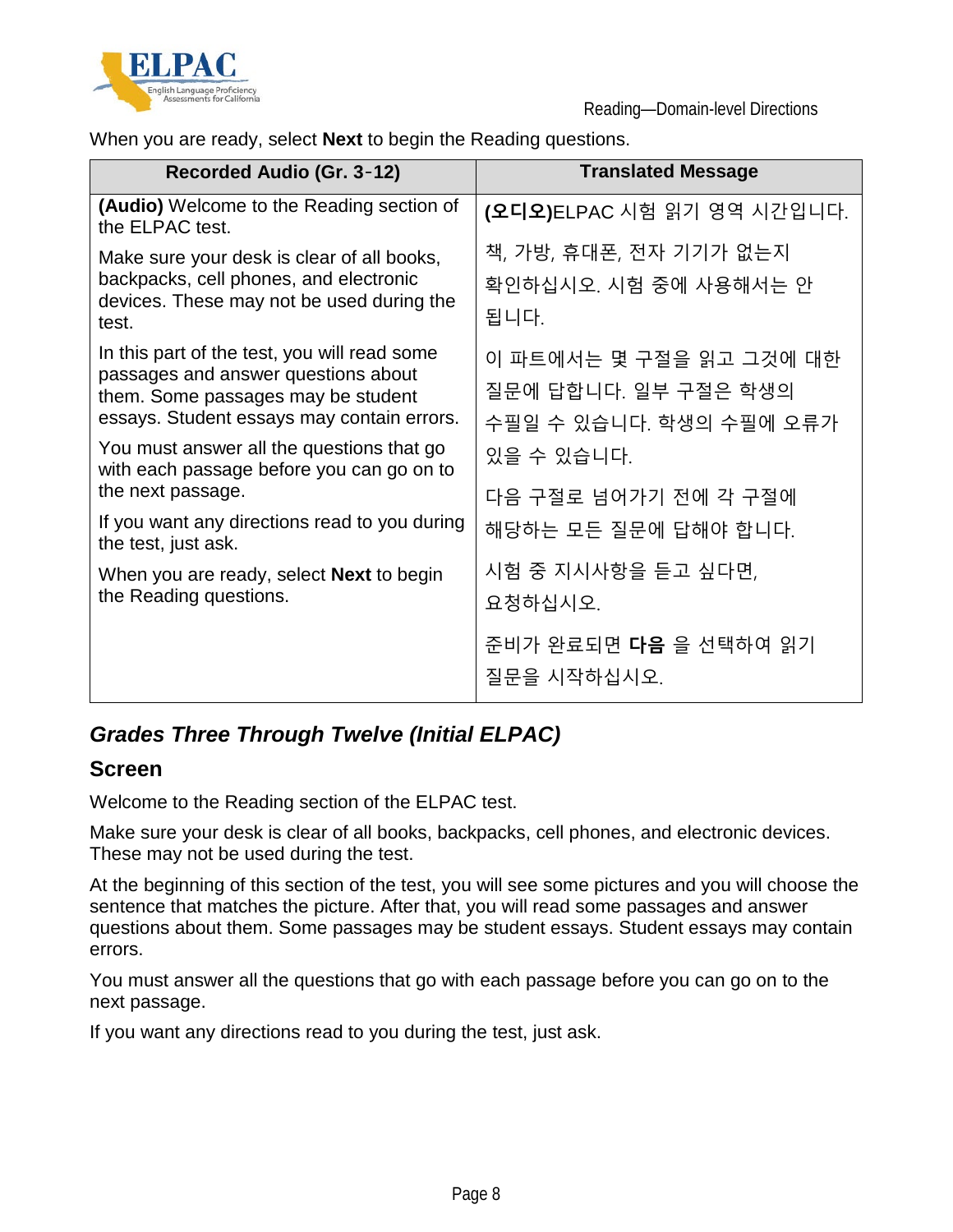

When you are ready, select **Next** to begin the Reading questions.

| Recorded Audio (Gr. 3-12)                                                                                                                                                                                                                                                                              | <b>Translated Message</b>                                                                                                    |
|--------------------------------------------------------------------------------------------------------------------------------------------------------------------------------------------------------------------------------------------------------------------------------------------------------|------------------------------------------------------------------------------------------------------------------------------|
| (Audio) Welcome to the Reading section of<br>the ELPAC test.                                                                                                                                                                                                                                           | (오디오) ELPAC 시험 읽기 영역 시간입니다.                                                                                                  |
| Make sure your desk is clear of all books,<br>backpacks, cell phones, and electronic<br>devices. These may not be used during the<br>test.                                                                                                                                                             | 책, 가방, 휴대폰, 전자 기기가 없는지<br>확인하십시오. 시험 중에 사용해서는 안<br>됩니다.                                                                      |
| At the beginning of this section of the test,<br>you will see some pictures and you will<br>choose the sentence that matches the<br>picture. After that, you will read some<br>passages and answer questions about<br>them. Some passages may be student<br>essays. Student essays may contain errors. | 처음에는 몇 장의 그림을 보고 그림과<br>일치하는 문장을 선택합니다. 그다음 몇<br>구절을 읽고 그것에 대한 질문에 답합니다.<br>일부 구절은 학생의 수필일 수 있습니다.<br>학생의 수필에 오류가 있을 수 있습니다. |
| You must answer all the questions that go<br>with each passage before you can go on to<br>the next passage.<br>If you want any directions read to you during                                                                                                                                           | 다음 구절로 넘어가기 전에 각 구절에<br>해당하는 모든 질문에 답해야 합니다.                                                                                 |
| the test, just ask.                                                                                                                                                                                                                                                                                    | 시험 중 지시사항을 듣고 싶다면,                                                                                                           |
| When you are ready, select <b>Next</b> to begin<br>the Reading questions.                                                                                                                                                                                                                              | 요청하십시오.                                                                                                                      |
|                                                                                                                                                                                                                                                                                                        | 준비가 완료되면 <b>다음</b> 을 선택하여 읽기<br>질문을 시작하십시오.                                                                                  |

### *Kindergarten Through Grade Two Review Screen*

#### **Screen**

#### **Congratulations, you reached the end of the test!**

Thank you for your attention and hard work.

If there are any questions you marked for review, they will be displayed in the box below. Please finish reviewing any questions you want to, then select Submit Test at the bottom of the screen.

| Test Examiner (TE) Read Aloud (Gr. K-2)                       | <b>Translated Message</b>       |
|---------------------------------------------------------------|---------------------------------|
| (TE SAY) Congratulations, you reached<br>the end of the test! | (TE 말하기) 축하드립니다, 시험을<br>완료했습니다! |
| Thank you for your attention and hard<br>work.                | 참석과 노고에 감사드립니다.                 |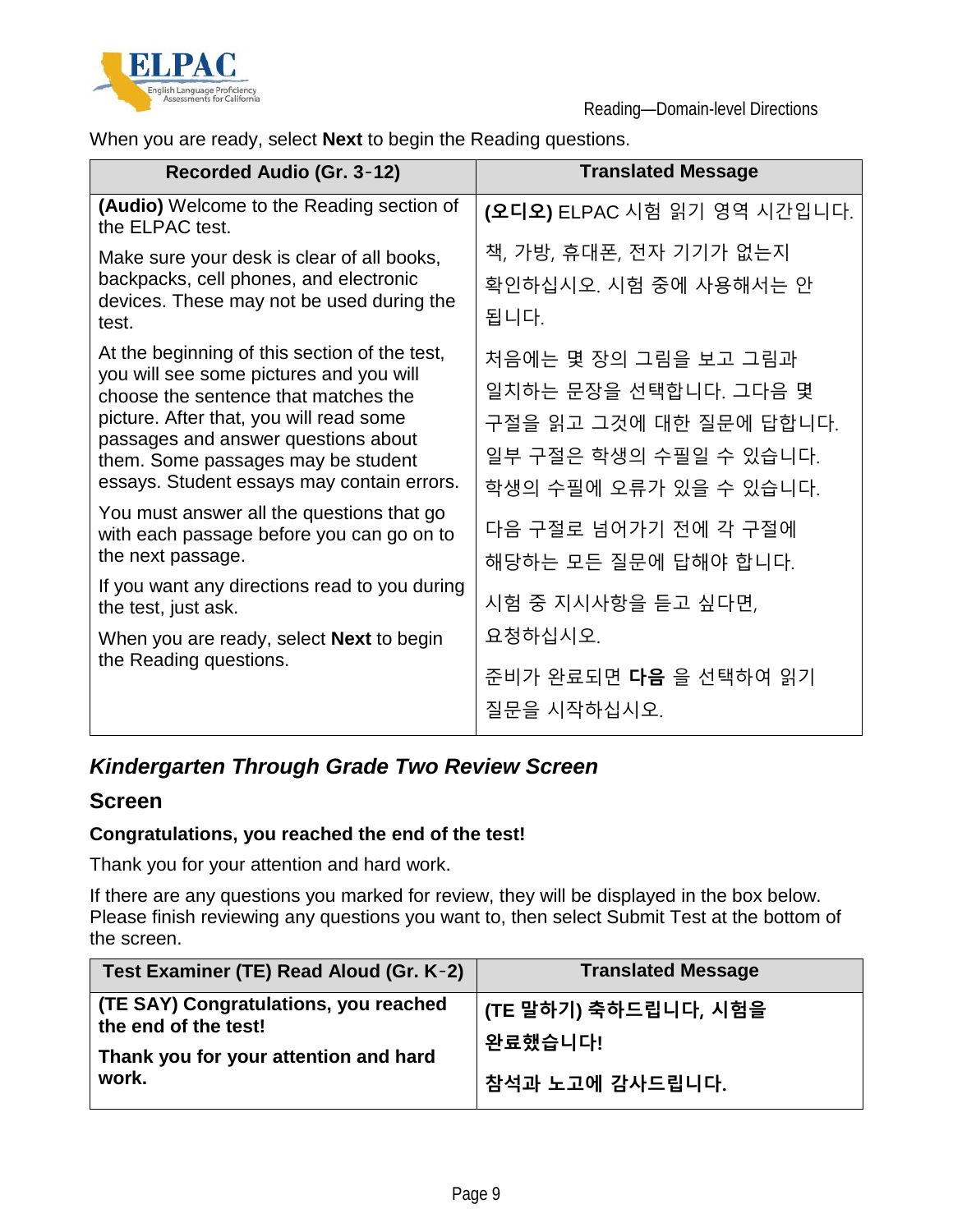

## *Grades Three Through Twelve Review Screen*

#### **Screen**

#### **Congratulations, you reached the end of the test!**

Thank you for your attention and hard work.

If there are any questions you marked for review, they will be displayed in the box below. Please finish reviewing any questions you want to, then select Submit Test at the bottom of the screen.

| Recorded Audio (Gr. 3-12)               | <b>Translated Message</b> |
|-----------------------------------------|---------------------------|
| N/A (No recorded audio for this screen) | (화면 텍스트) 축하드립니다, 읽기 시험을   |
|                                         | 완료했습니다!                   |
|                                         | 참석과 노고에 감사드립니다.           |
|                                         | 검토하기 위해 표시한 질문이 있다면 아래    |
|                                         | 상자에 표시됩니다. 원하는 질문에 대한     |
|                                         | 검토를 마친 다음 화면 하단에 있는 시험    |
|                                         | 제출을 선택하십시오.               |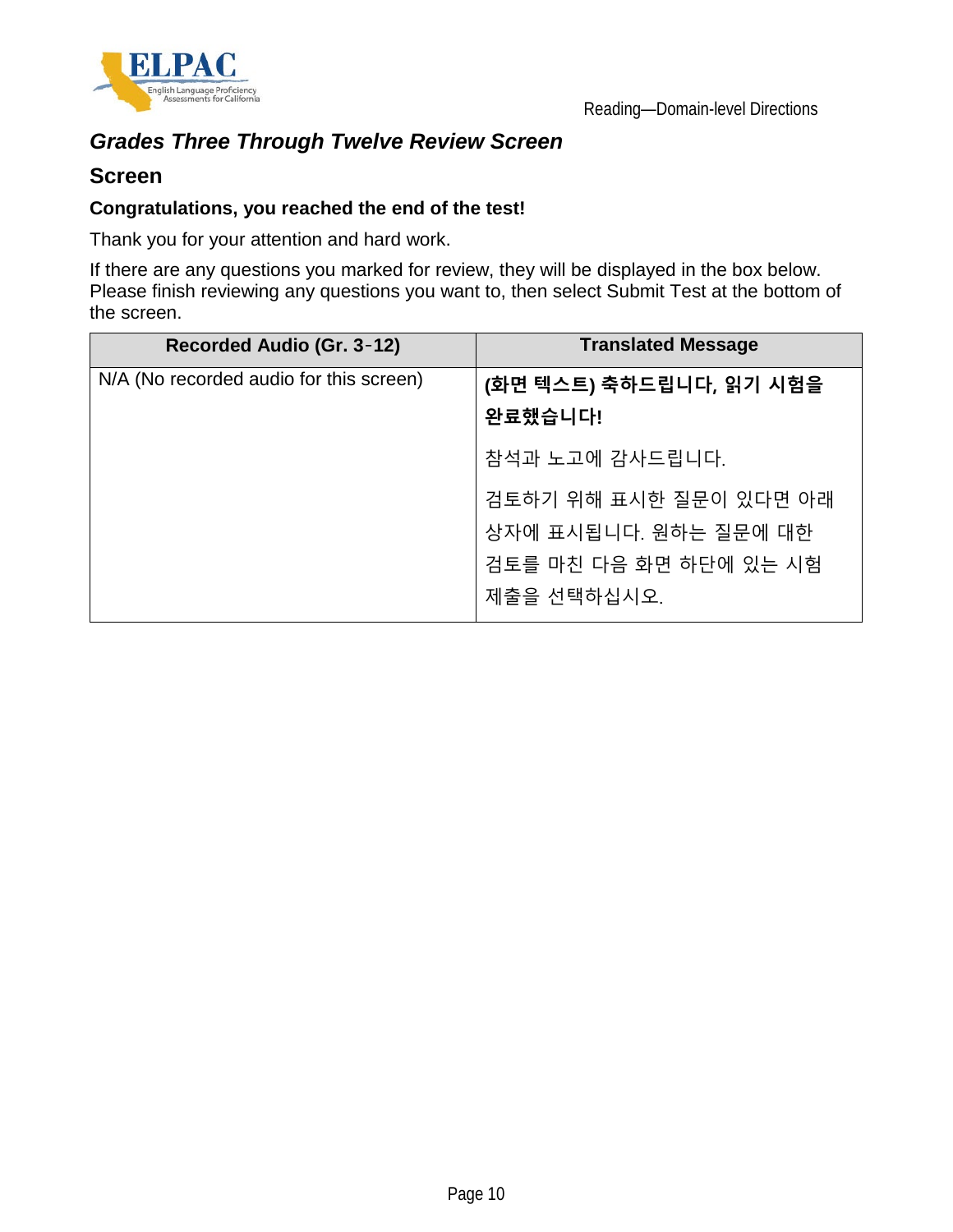

# **Reading—task type directions**

| <b>Task</b>                          | Grade        | <b>Message</b>                                               | <b>Translated Message</b> |
|--------------------------------------|--------------|--------------------------------------------------------------|---------------------------|
| Read-Along Word<br>with Scaffolding  | Kindergarten | We are going to read<br>together.                            | 같이 읽습니다.                  |
| Read-Along Story<br>with Scaffolding | Grades K-1   | We are going to read<br>together.                            | 같이 읽습니다.                  |
|                                      |              | [Prompt language]                                            | [프롬프트 언어는                 |
|                                      |              | should remain in<br>English]                                 | 영어여야 합니다]                 |
|                                      |              | Point to where we                                            | 어디서부터 읽어야                 |
|                                      |              | should start reading.                                        | 하는지 가리키십시오.               |
|                                      |              | We will start reading<br>here. Put your finger               | 여기서부터 읽습니다.               |
|                                      |              | here. Follow along<br>with your finger as I                  | 손가락을 여기에                  |
|                                      |              | read.                                                        | 놓으십시오. 제가 읽을              |
|                                      |              | [Prompt language]                                            | 때 손가락으로                   |
|                                      |              | should remain in<br>English]                                 | 따라오십시오.                   |
|                                      |              | Now I will read the<br>story to you. Listen<br>while I read. | [프롬프트 언어는                 |
|                                      |              |                                                              | 영어여야 합니다]                 |
|                                      |              |                                                              | 이제 이야기를                   |
|                                      |              |                                                              | 읽습니다. 제가 읽는               |
|                                      |              |                                                              | 동안 들어보십시오.                |
| Read-Along                           | Grades K-1   | Now we are going to                                          | 이제 같이 읽습니다.               |
| Information                          |              | read together. Listen<br>while I read.                       | 제가 읽는 동안                  |
|                                      |              |                                                              | 들어보십시오.                   |
| Read and Choose a                    | Grade 1      | Look at the picture.                                         | 그림을 살펴보십시오.               |
| Word                                 |              | Point to the word<br>that matches the                        | 그림과 일치하는 단어를              |
|                                      |              | picture.                                                     | 가리키십시오.                   |
| Read and Choose a                    | Grade 2      | Look at the picture.<br>Choose the word<br>that matches the  | 그림을 살펴보십시오.               |
| Word                                 |              |                                                              | 그림과 일치하는 단어를              |
| picture.                             |              | 선택하십시오.                                                      |                           |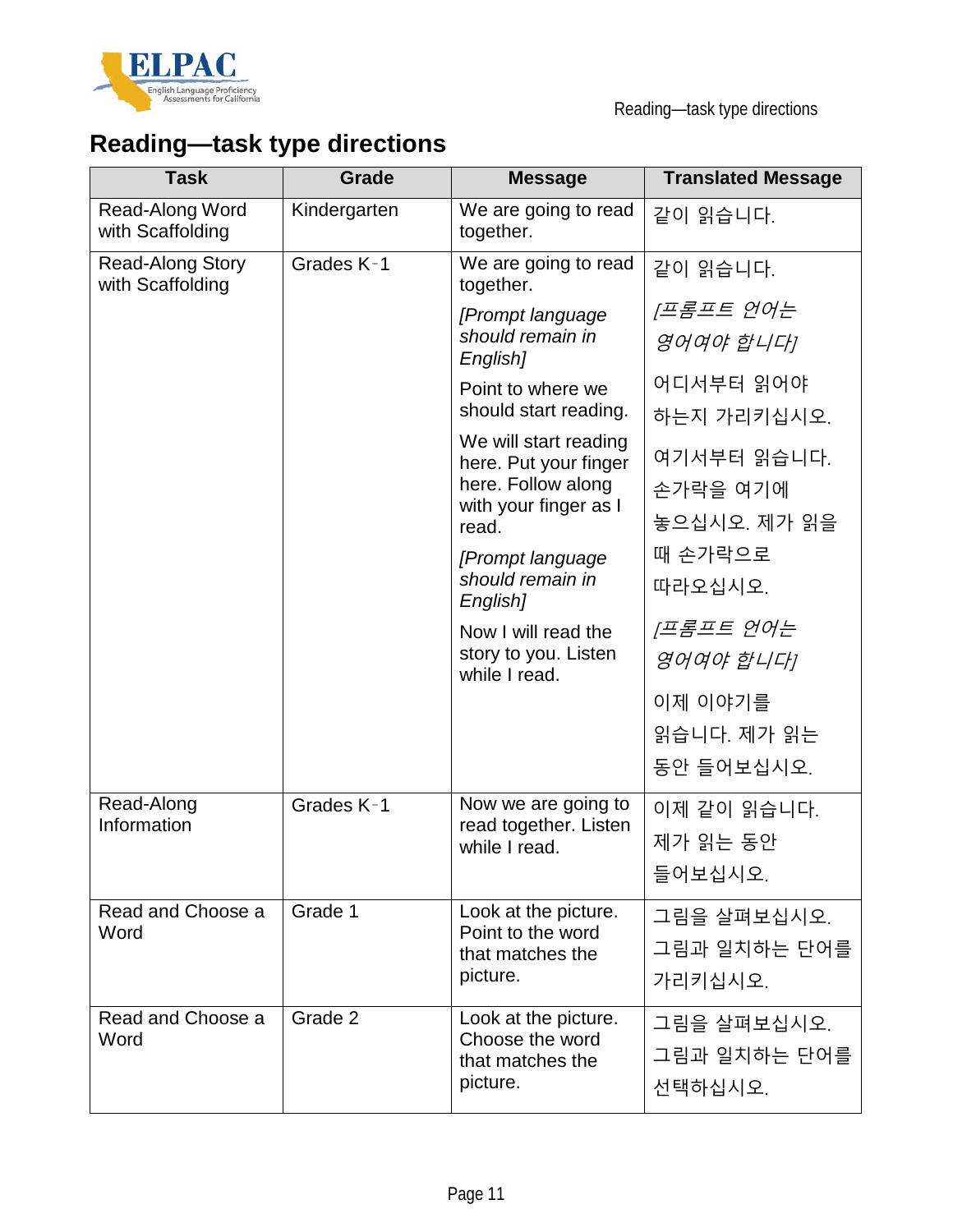

Reading—task type directions

## Reading—task type directions (*continuation one*)

| <b>Task</b>                              | <b>Grade</b> | <b>Message</b>                                                                                                          | <b>Translated Message</b>                                            |
|------------------------------------------|--------------|-------------------------------------------------------------------------------------------------------------------------|----------------------------------------------------------------------|
| Read and Choose a<br>Sentence            | Grade 1      | Look at the picture.<br>Point to the sentence<br>that matches the<br>picture.                                           | 그림을 살펴보십시오.<br>그림과 일치하는 문장을<br>가리키십시오.                               |
| Read and Choose a<br>Sentence            | Grades 2-12  | Look at the picture.<br>Choose the<br>sentence that<br>matches the picture.                                             | 그림을 살펴보십시오.<br>그림과 일치하는 문장을<br>선택하십시오.                               |
| Read a Short<br>Informational<br>Passage | Grade 1      | Now you are going<br>to read a text on<br>your own. I will ask<br>you some questions<br>about what you have<br>read.    | 이제 혼자 글을<br>읽습니다. 읽은 것에<br>대해 몇 가지 질문을<br>드립니다.                      |
| Read a Short<br>Informational<br>Passage | Grades 2-12  | Read the text, then<br>answer the<br>questions.                                                                         | 글을 읽은 다음 질문에<br>답하십시오.                                               |
| Read a Student<br>Essay                  | Grades 3-12  | A student has written<br>an essay. The essay<br>may include errors.<br>Read the essay,<br>then answer the<br>questions. | 학생이 수필을<br>썼습니다. 수필에<br>오류가 있을 수<br>있습니다. 수필을 읽은<br>다음 질문에<br>답하십시오. |
| Read a Literary<br>Passage               | Grade 1      | Now you are going<br>to read a story on<br>your own. Then you<br>will answer<br>questions about<br>what you have read.  | 이제 혼자 이야기를<br>읽습니다. 그다음 읽은<br>것에 대한 질문에<br>답합니다.                     |
| Read a Literary<br>Passage               | Grades 2-12  | Read the story, then<br>answer the<br>questions.                                                                        | 이야기를 읽은 다음<br>질문에 답하십시오.                                             |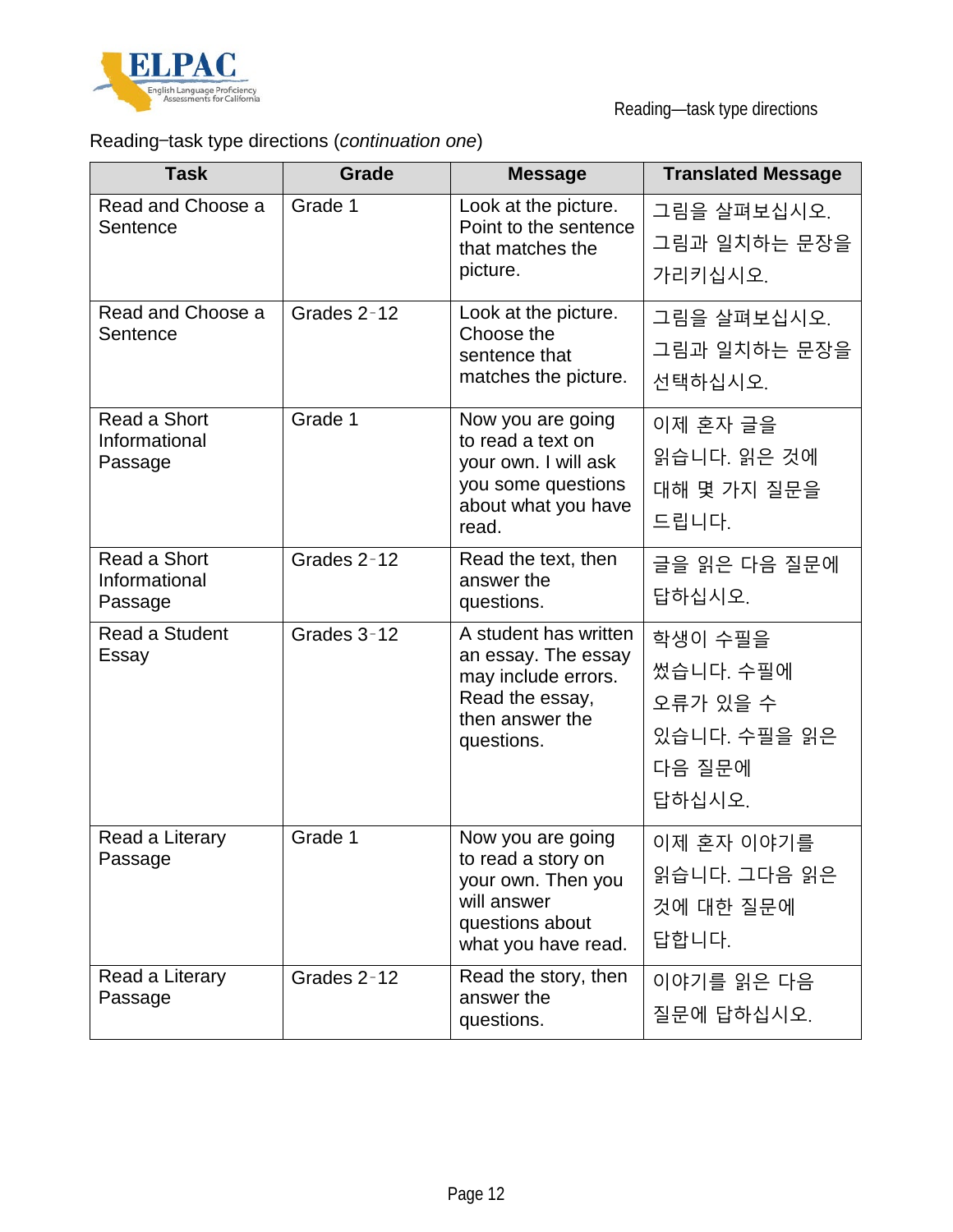

Reading—task type directions (*continuation two*)

| Task                                | <b>Grade</b> | <b>Message</b>                                                                                                     | <b>Translated Message</b>                           |
|-------------------------------------|--------------|--------------------------------------------------------------------------------------------------------------------|-----------------------------------------------------|
| Read an<br>Informational<br>Passage | Grade 1      | Now you will read a<br>text on your own.<br>Then you will answer<br>some questions<br>about what you have<br>read. | 이제 혼자 글을<br>읽습니다. 그다음 읽은<br>것에 대한 몇 가지<br>질문에 답합니다. |
| Read an<br>Informational<br>Passage | Grades 2-12  | Read the text, then<br>answer the<br>questions.                                                                    | 글을 읽은 다음 질문에<br>답하십시오.                              |

## **Writing—Domain-level Directions**

### *Kindergarten Through Grade Two*

#### **Screen**

(No screen—all on paper)

| Test Examiner (TE) Read Aloud (Gr. K-2)                                                                                                                                               | <b>Translated Message</b>                                                  |
|---------------------------------------------------------------------------------------------------------------------------------------------------------------------------------------|----------------------------------------------------------------------------|
| (TE SAY) Today, you will take the ELPAC<br>Writing test. If you are unsure of how to<br>respond to a question, just respond the<br>best you can.                                      | (TE 말하기) 오늘은 ELPAC 쓰기 시험을<br>봅니다. 질문에 어떻게 대답해야 할지 잘<br>모르겠다면 최선을 다해 답하십시오. |
| In this part of the test, you will write your<br>answers to some questions on paper.<br>If you need any questions repeated, just<br>ask.<br>You will now begin the Writing questions. | 이 파트에서는 몇 가지 질문에 대한 답을<br>종이에 씁니다                                          |
|                                                                                                                                                                                       | 질문을 반복해서 듣고 싶다면,<br>요청하십시오.                                                |
|                                                                                                                                                                                       | 이제 쓰기 질문을 시작합니다.                                                           |

### *Grades Three Through Twelve*

#### **Screen**

Welcome to the Writing section of the ELPAC test.

Make sure your desk is clear of all books, backpacks, cell phones, and electronic devices. These may not be used during the test.

Each question on the Writing test has a  $\bullet$  PLAY button. You can use the  $\bullet$  PLAY button at any time to hear the questions again.

In this part of the test you will type your responses to questions in the boxes provided.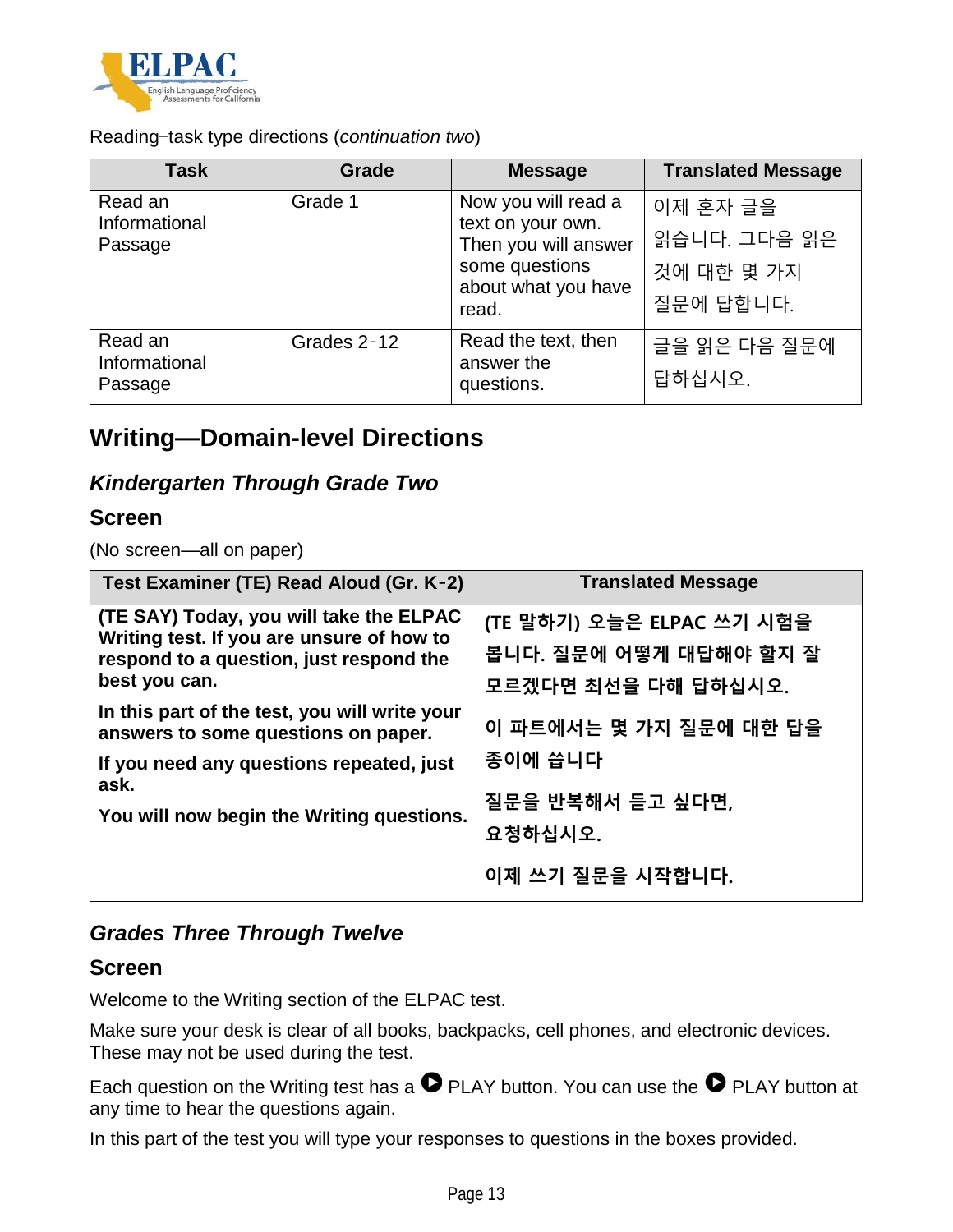

When you are ready, select **Next** to begin the Writing questions. Make sure to answer all questions in English.

| Recorded Audio (Gr. 3-12)                                                                                                                              | <b>Translated Message</b>                                             |
|--------------------------------------------------------------------------------------------------------------------------------------------------------|-----------------------------------------------------------------------|
| <b>(Audio)</b> Welcome to the Writing section of<br>the ELPAC test.                                                                                    | (오디오) ELPAC 시험 쓰기 영역 시간입니다.                                           |
| Make sure your desk is clear of all books,<br>backpacks, cell phones, and electronic<br>devices. These may not be used during the<br>test.             | 책, 가방, 휴대폰, 전자 기기가 없는지<br>확인하십시오. 시험 중에 사용해서는 안<br>됩니다.               |
| Each question on the Writing test has a $\bullet$<br>PLAY button. You can use the $\bullet$ PLAY<br>button at any time to hear the questions<br>again. | 쓰기 시험의 각 질문에는 ●재생 버튼이<br>있습니다. 언제든지 ●재생 버튼을<br>사용하여 질문을 다시 들을 수 있습니다. |
| In this part of the test you will type your<br>responses to questions in the boxes<br>provided.                                                        | 이 파트에서는 상자 안에 질문에 대한 답을<br>입력합니다.                                     |
| When you are ready, select <b>Next</b> to begin<br>the Writing questions. Make sure to answer<br>all questions in English.                             | 준비가 완료되면 다음 을 선택하여 쓰기<br>질문을 시작하십시오. 모든 질문에 대해<br>영어로 답해야 합니다.        |

## *Grades Three Through Twelve Review Screen*

#### **Screen**

#### **Congratulations, you reached the end of the test!**

Thank you for your attention and hard work.

If there are any questions you marked for review, they will be displayed in the box below. Please finish reviewing any questions you want to, then select Submit Test at the bottom of the screen.

| Recorded Audio (Gr. 3-12)               | <b>Translated Message</b> |
|-----------------------------------------|---------------------------|
| N/A (No recorded audio for this screen) | (화면 텍스트) 축하드립니다, 시험을      |
|                                         | 완료했습니다!                   |
|                                         | 참석과 노고에 감사드립니다.           |
|                                         | 검토하기 위해 표시한 질문이 있다면 아래    |
|                                         | 상자에 표시됩니다. 원하는 질문에 대한     |
|                                         | 검토를 마친 다음 화면 하단에 있는 시험    |
|                                         | 제출을 선택하십시오.               |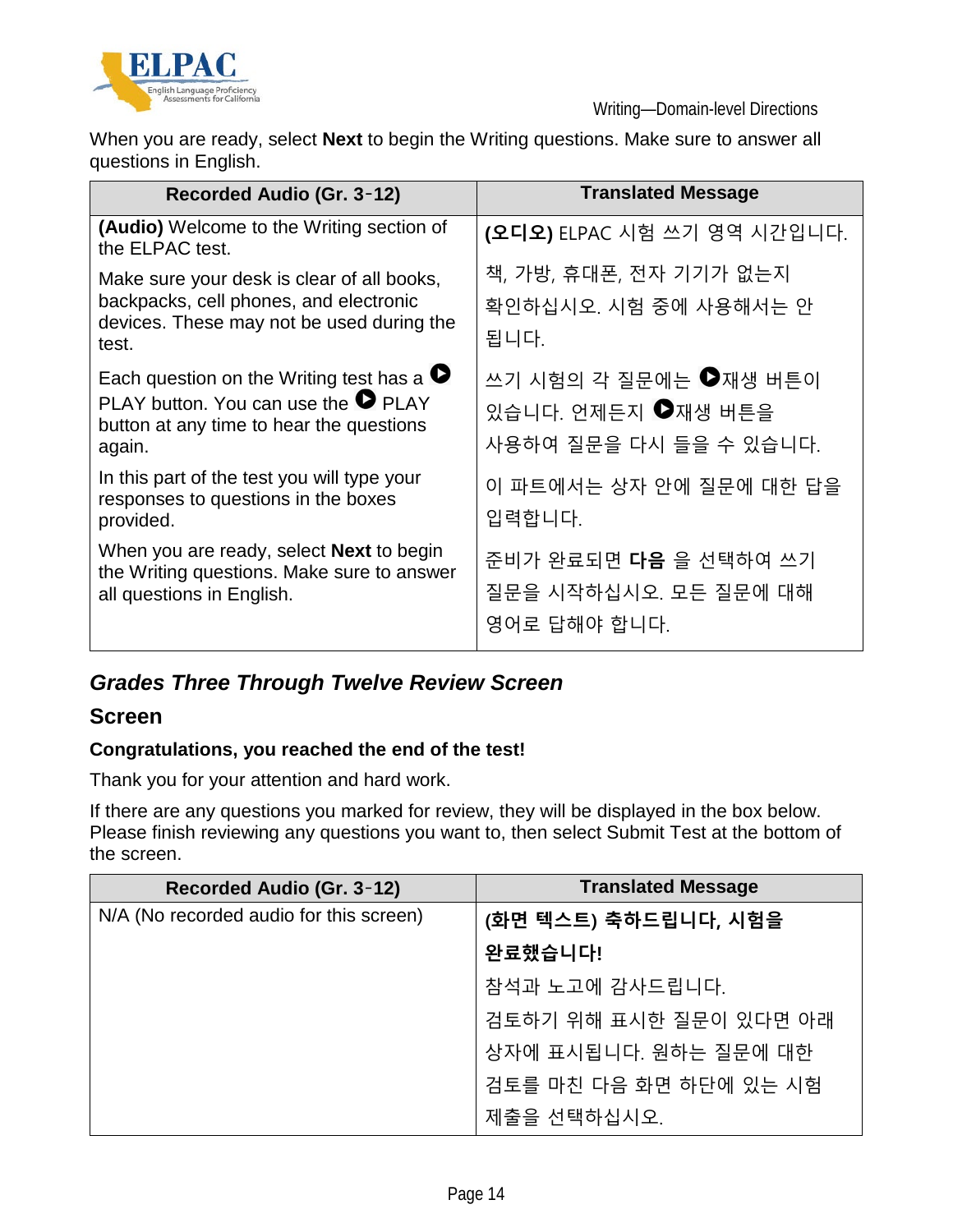

| <b>Task</b>                                       | Grade       | <b>Message</b>                                                                                                                                                                                                                                                                                         | <b>Translated Message</b>                                                                                                                                   |
|---------------------------------------------------|-------------|--------------------------------------------------------------------------------------------------------------------------------------------------------------------------------------------------------------------------------------------------------------------------------------------------------|-------------------------------------------------------------------------------------------------------------------------------------------------------------|
| Label a Picture-<br>Word, with<br>Scaffolding     | Grades K-1  | Now we are going to<br>write some letters<br>and words together.                                                                                                                                                                                                                                       | 이제 몇 개의 글자와<br>단어를 같이 씁니다                                                                                                                                   |
| Write a Story<br>Together with<br>Scaffolding     | Grades K-2  | We are going to<br>write a story<br>together.                                                                                                                                                                                                                                                          | 이야기를 같이 씁니다.                                                                                                                                                |
| Write an<br><b>Informational Text</b><br>Together | Grades 1-2  | Now I am going to<br>tell you some<br>information. Listen<br>carefully. Then we<br>will write about what<br>we have learned.                                                                                                                                                                           | 이제 몇 가지 정보를<br>말해드립니다. 잘<br>들어보십시오. 그다음<br>우리가 배운 것에 대해<br>씁니다.                                                                                             |
| Describe a Picture                                | Grade 1     | In this part of the<br>test, you will write a<br>sentence on your<br>own.                                                                                                                                                                                                                              | 이 파트에서는 혼자<br>문장을 씁니다.                                                                                                                                      |
| Describe a Picture                                | Grade 2     | Write about what is<br>happening in the<br>picture.                                                                                                                                                                                                                                                    | 그림에서 일어나고 있는<br>내용에 대해 쓰세요.                                                                                                                                 |
| Describe a Picture                                | Grades 3-12 | Imagine that you and<br>a partner are going<br>to describe a picture.<br>Your partner has<br>started writing a<br>paragraph about the<br>picture. The<br>paragraph may<br>contain errors. Read<br>your partner's<br>paragraph and then<br>follow the directions<br>for answering the<br>two questions. | 당신과 파트너가 그림을<br>묘사하고 있다고<br>상상해보십시오.<br>파트너가 그림에 대한<br>문단을 작성하기<br>시작했습니다. 문단에<br>오류가 있을 수<br>있습니다. 파트너의<br>문단을 읽은 다음 두<br>질문에 대해 답하기<br>위해 지시사항을<br>따르십시오. |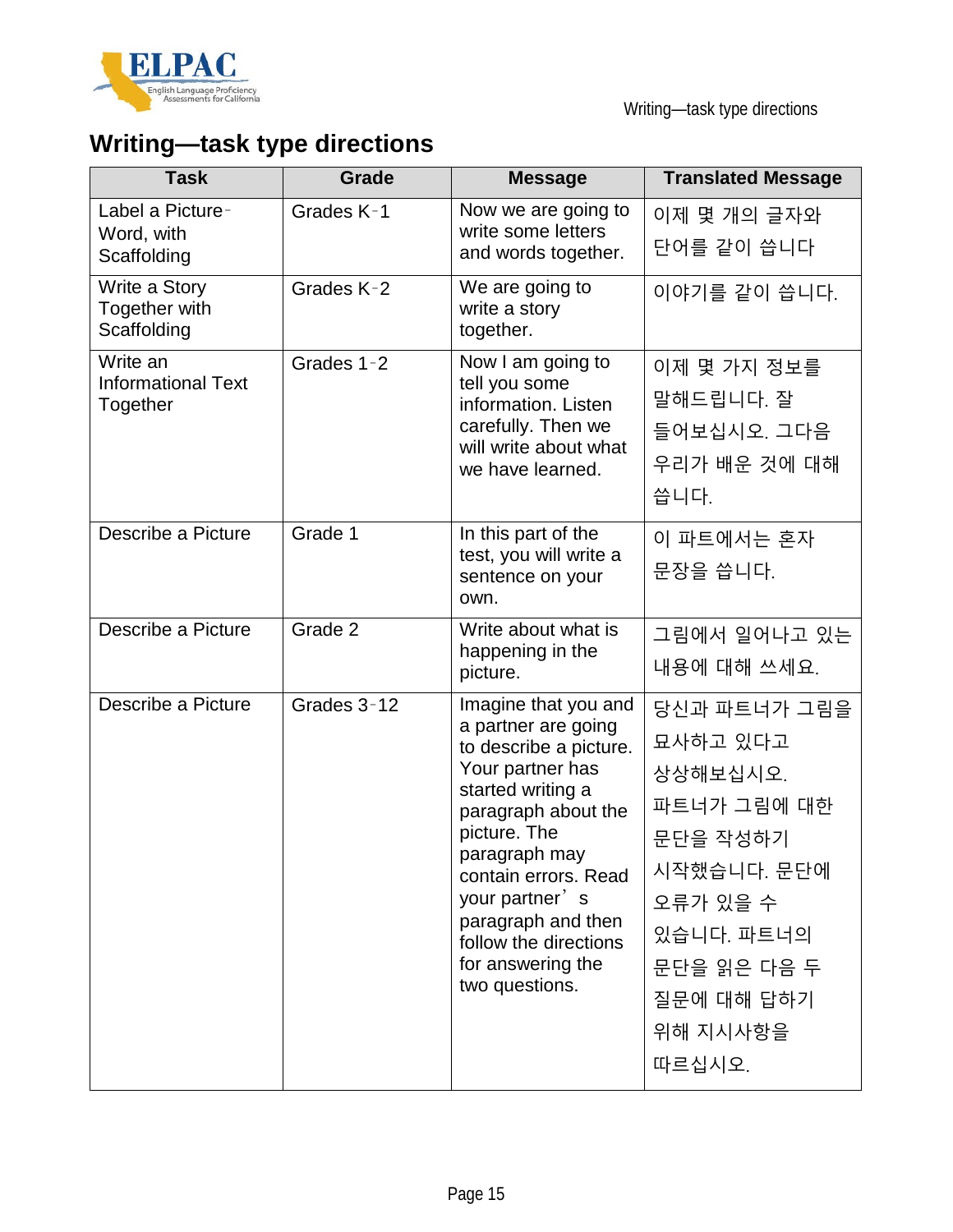

## Writing—task type directions (*continuation one*)

| <b>Task</b>                  | <b>Grade</b> | <b>Message</b>                                                                                                                                                                                                                                                                                                                                                                                                                                                               | <b>Translated Message</b>                                                                                                                                                                                                                 |
|------------------------------|--------------|------------------------------------------------------------------------------------------------------------------------------------------------------------------------------------------------------------------------------------------------------------------------------------------------------------------------------------------------------------------------------------------------------------------------------------------------------------------------------|-------------------------------------------------------------------------------------------------------------------------------------------------------------------------------------------------------------------------------------------|
| Write About an<br>Experience | Grade 1      | You are going to<br>write in English<br>about something that<br>happened to you.<br>[Prompt should<br>remain in English]<br>You should write<br>at least one<br>complete<br>sentence.<br>Use descriptions,<br>$\bullet$<br>details, and<br>examples to<br>make your writing<br>interesting.                                                                                                                                                                                  | 당신에게 일어난 일에<br>대해 영어로 씁니다.<br>[프롬프트는 영어여야<br>합니다<br>1개 이상의 완전한<br>문장을 써야 합니다.<br>설명, 세부 사항 및<br>예시를 사용하여<br>글을 재미있게<br>쓰십시오.                                                                                                              |
| Write About an<br>Experience | Grade 2      | You are going to<br>write a paragraph in<br>English about your<br>personal experience.<br>[Prompt should<br>remain in English]<br>Your paragraph<br>should include at<br>least three<br>complete<br>sentences.<br>Use descriptions,<br>details, and<br>examples to<br>make your writing<br>interesting.<br>Check your<br>writing for correct<br>grammar, capital<br>letters,<br>punctuation, and<br>spelling.<br>Do not write<br>outside the box.<br>Please write<br>neatly. | 개인적인 경험에 대해<br>영어로 한 문단을<br>씁니다.<br>[프롬프트는 영어여야<br>합니다]<br>문단은 3 개 이상의<br>완전한 문장을<br>포함해야 합니다.<br>설명, 세부 사항 및<br>예시를 사용하여<br>글을 재미있게<br>쓰십시오.<br>문법, 대문자,<br>$\bullet$<br>구두점, 철자가<br>올바른지<br>확인하십시오.<br>상자 밖에 쓰지<br>마십시오. 또박또박<br>써주십시오. |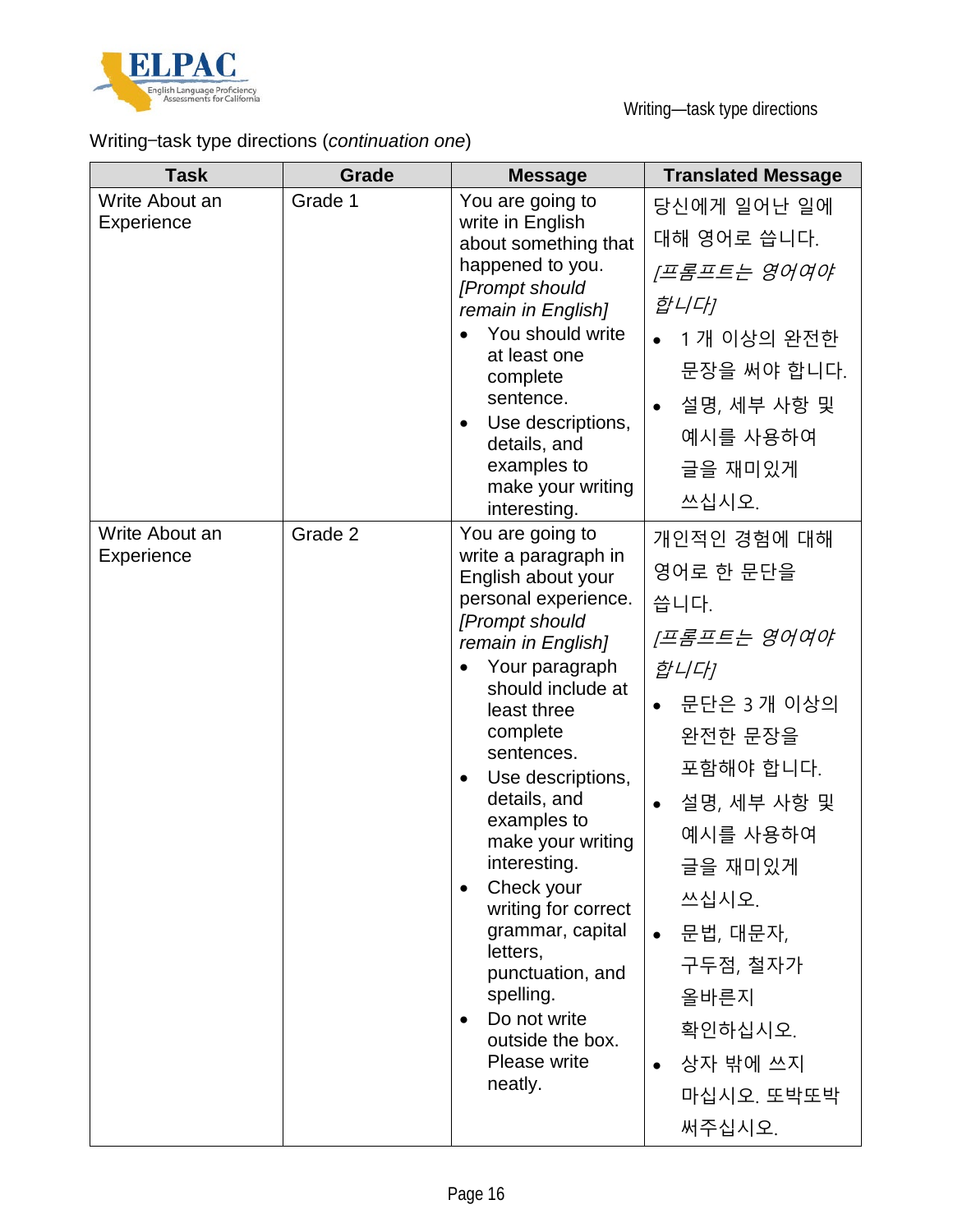

## Writing—task type directions (*continuation two*)

| <b>Task</b>                                   | Grade       | <b>Message</b>                                                                                                                                                                                                                                                                                                                                                                                                                                                                                                                                | <b>Translated Message</b>                                                                                                                                                                                                                       |
|-----------------------------------------------|-------------|-----------------------------------------------------------------------------------------------------------------------------------------------------------------------------------------------------------------------------------------------------------------------------------------------------------------------------------------------------------------------------------------------------------------------------------------------------------------------------------------------------------------------------------------------|-------------------------------------------------------------------------------------------------------------------------------------------------------------------------------------------------------------------------------------------------|
| Write About an<br>Experience                  | Grades 3-12 | In the following box,<br>you are going to<br>write a paragraph in<br>English about your<br>personal experience.<br>[Recording of prompt<br>is in English]<br>Your paragraph<br>$\bullet$<br>should include at<br>least three<br>complete<br>sentences and<br>should have a<br>beginning, a<br>middle, and an<br>end.<br>Use descriptions,<br>$\bullet$<br>details, and<br>examples to<br>make your writing<br>interesting.<br>Check your<br>$\bullet$<br>writing for correct<br>grammar, capital<br>letters,<br>punctuation, and<br>spelling. | 다음 상자 안에<br>개인적인 경험에 대해<br>영어로 한 문단을<br>씁니다.<br>[프롬프트 녹음은<br>영어로 되어 있습니다]<br>문단은 3개 이상의<br>완전한 문장을<br>포함해야 하며, 시작,<br>중간, 끝이 있어야<br>합니다.<br>설명, 세부 사항 및<br>예시를 사용하여<br>글을 재미있게<br>쓰십시오.<br>문법, 대문자,<br>$\bullet$<br>구두점, 철자가<br>올바른지<br>확인하십시오. |
| <b>Write About</b><br>Academic<br>Information | Grades 3-5  | Imagine that you are<br>writing a description<br>with a classmate.<br>Your classmate filled<br>in information in a<br>graphic organizer.<br>Read the details in<br>the graphic<br>organizer. Then use<br>the information to<br>answer the two<br>questions.                                                                                                                                                                                                                                                                                   | 반 친구와 함께<br>설명문을 쓰고 있다고<br>상상해보십시오. 반<br>친구가 그래픽 수첩에<br>정보를 기입했습니다.<br>그래픽 수첩에서 세부<br>정보를 읽으십시오.<br>그다음 정보를 사용하여<br>두 질문에 답하십시오.                                                                                                                |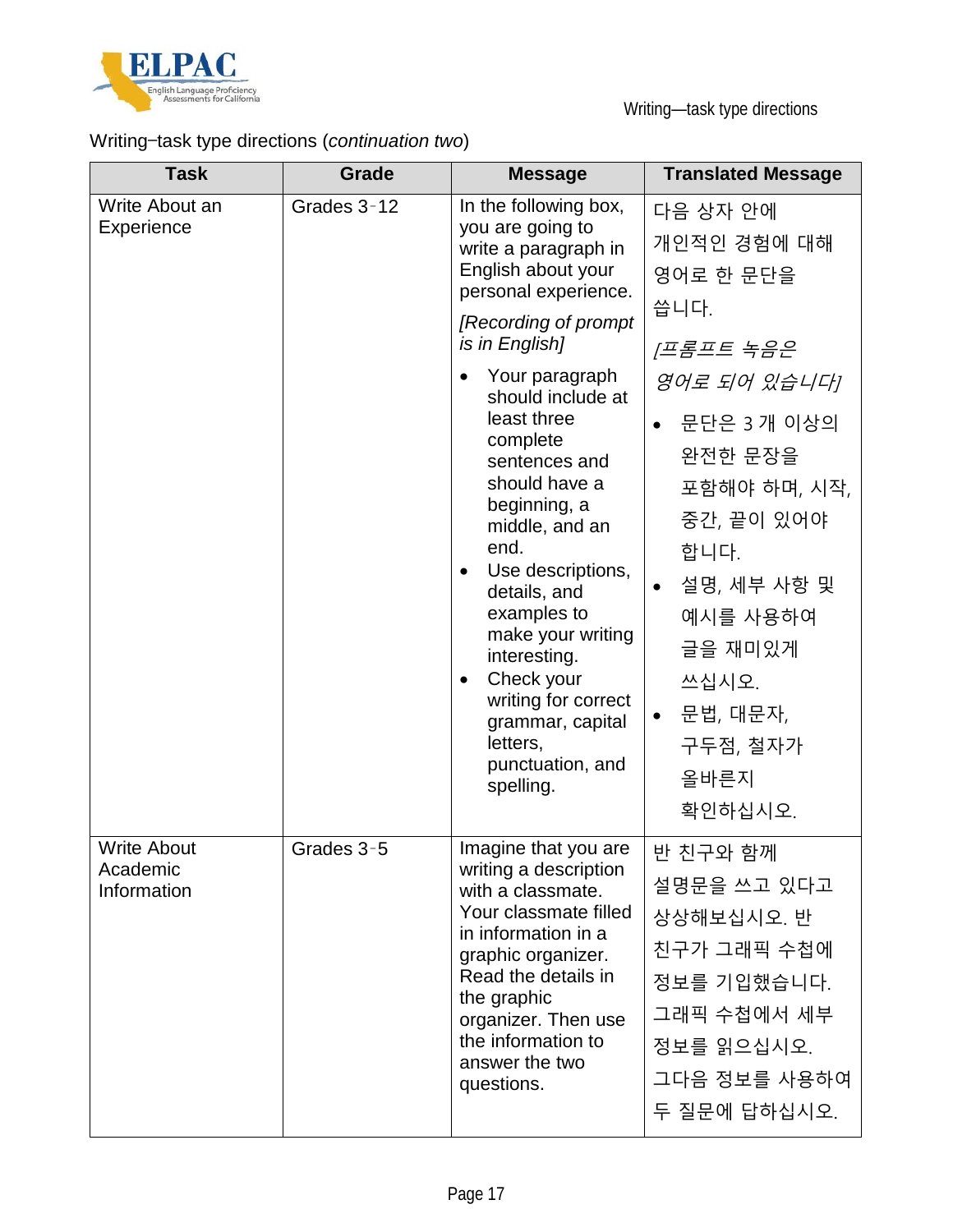

## Writing—task type directions (*continuation three*)

| <b>Task</b>                                   | Grade       | <b>Message</b>                                                                                                                                                                                                                                                                                                                                                                    | <b>Translated Message</b>                                                                                                                                                                                  |
|-----------------------------------------------|-------------|-----------------------------------------------------------------------------------------------------------------------------------------------------------------------------------------------------------------------------------------------------------------------------------------------------------------------------------------------------------------------------------|------------------------------------------------------------------------------------------------------------------------------------------------------------------------------------------------------------|
| <b>Write About</b><br>Academic<br>Information | Grades 6-12 | Imagine that you are<br>working on a group<br>project. Some<br>members of your<br>group have created<br>a graphic organizer.<br>Use the information<br>in the graphic<br>organizer to answer<br>the two questions.                                                                                                                                                                | 그룹 프로젝트를 하고<br>있다고 상상해보십시오.<br>그룹의 일부 구성원이<br>그래픽 수첩을<br>만들었습니다. 그래픽<br>수첩의 정보를 사용하여<br>두 질문에 답하십시오.                                                                                                       |
| Justify an Opinion                            | Grades 3-5  | In the following box,<br>you are going to<br>write at least one<br>paragraph in English<br>about an important<br>issue.<br>[Recording of prompt]                                                                                                                                                                                                                                  | 다음 상자 안에 중요한<br>문제에 대해 영어로<br>1개 이상의 문단을<br>씁니다.<br>프롬프트 녹음은                                                                                                                                               |
|                                               |             | is in English]<br>Think about what<br>you will write<br>before you begin<br>writing.<br>State your<br>opinion clearly<br>and give two or<br>more reasons to<br>support your<br>opinion.<br>The paragraph<br>should include at<br>least three<br>complete<br>sentences.<br>Check your<br>٠<br>writing for correct<br>grammar, capital<br>letters,<br>punctuation, and<br>spelling. | 영어로 되어 있습니다!<br>• 글을 쓰기 전에<br>무엇을 쓸지 생각해<br>보십시오<br>당신의 의견을<br>분명하게 밝히고 그<br>의견을 지지할<br>이유를 2개 이상<br>제시하십시오.<br>문단은 3개 이상의<br>완전한 문장을<br>포함해야 합니다.<br>문법, 대문자,<br>$\bullet$<br>구두점, 철자가<br>올바른지<br>확인하십시오. |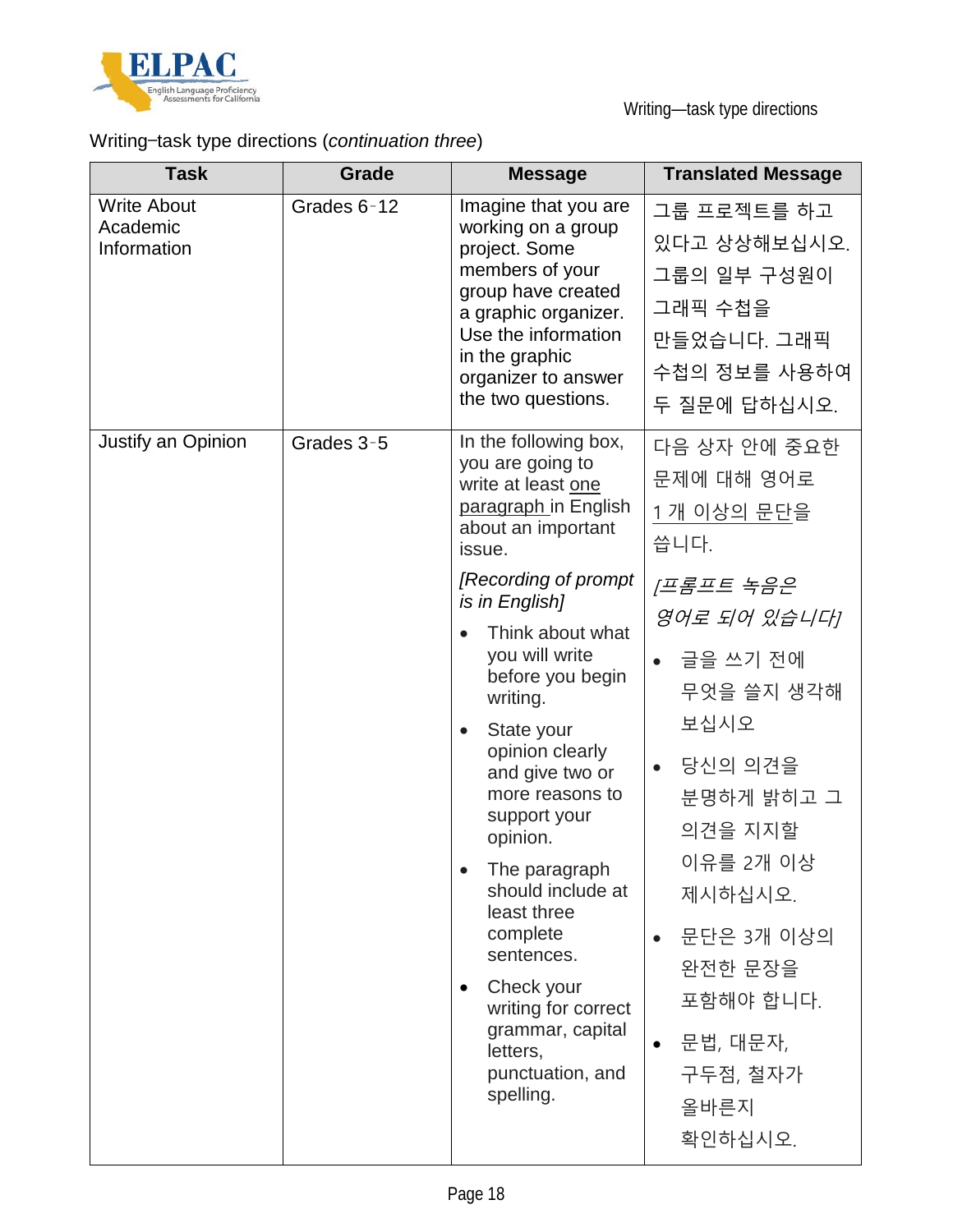

### Writing—task type directions (*continuation four*)

| <b>Task</b>        | Grade       | <b>Message</b>                                                                                                                                                                                                                                                                                                                                                                                                                               | <b>Translated Message</b>                                                                                                                                                                                       |
|--------------------|-------------|----------------------------------------------------------------------------------------------------------------------------------------------------------------------------------------------------------------------------------------------------------------------------------------------------------------------------------------------------------------------------------------------------------------------------------------------|-----------------------------------------------------------------------------------------------------------------------------------------------------------------------------------------------------------------|
| Justify an Opinion | Grades 6-12 | In the following box,<br>you are going to<br>write at least two<br>paragraphs in<br>English about an<br>important issue.                                                                                                                                                                                                                                                                                                                     | 다음 상자 안에 중요한<br>문제에 대해 영어로<br>2개 이상의 문단을<br>씁니다.                                                                                                                                                                |
|                    |             | [Recording of prompt<br>is in English]<br>Think about what<br>$\bullet$<br>you will write<br>before you begin<br>writing.<br>State your<br>opinion clearly<br>and give two or<br>more reasons to<br>support your<br>opinion.<br>The paragraphs<br>$\bullet$<br>should include at<br>least three<br>complete<br>sentences.<br>Check your<br>$\bullet$<br>writing for correct<br>grammar, capital<br>letters,<br>punctuation, and<br>spelling. | <u> 프롬프트 녹음은</u><br>영어로 되어 있습니다!<br>글을 쓰기 전에<br>무엇을 쓸지 생각해<br>보십시오<br>당신의 의견을<br>분명하게 밝히고 그<br>의견을 지지할<br>이유를 2개 이상<br>제시하십시오.<br>문단은 3개 이상의<br>완전한 문장을<br>포함해야 합니다.<br>문법, 대문자,<br>구두점, 철자가<br>올바른지<br>확인하십시오. |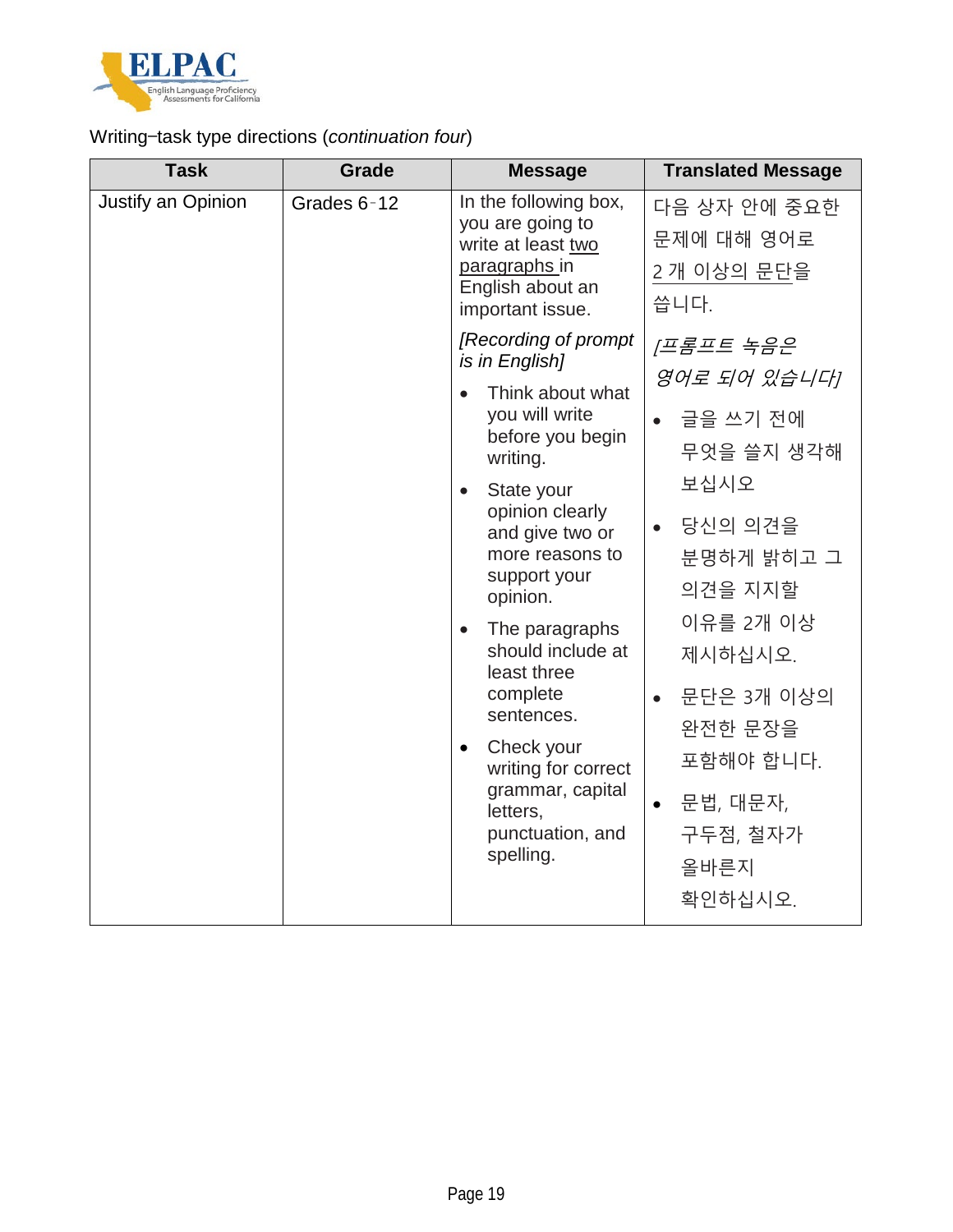

# **Speaking—Domain-level Directions**

## *Kindergarten Through Grade Two*

#### **Screen**

Speaking Test

| Spoken by Test Examiner (read aloud<br>from the DFA)                                                                                                                                                                                                                                                                     | <b>Translated Message</b>                                                                    |
|--------------------------------------------------------------------------------------------------------------------------------------------------------------------------------------------------------------------------------------------------------------------------------------------------------------------------|----------------------------------------------------------------------------------------------|
| Today, you will take the ELPAC test.<br>First, I am going to sign you in.<br>[Follow login directions, including the<br>recording check and sound and audio<br>check]<br>Remember to answer all of the questions<br>in English. If you want me to repeat a<br>question, you can ask me to. Now we are<br>going to begin. | 오늘 ELPAC 시험을 봅니다. 먼저,<br>로그인하겠습니다.<br>[녹음 확인, 소리 및 오디오 확인 등 로그인                              |
|                                                                                                                                                                                                                                                                                                                          | 지시사항을 따르십시오]<br>모든 질문에 영어로 답해야 한다는 것을<br>기억하십시오. 질문을 반복해서 듣고<br>싶다면, 요청하셔도 됩니다. 이제<br>시작합니다. |

## *Grades Three Through Twelve*

#### **Screen**

Speaking Test

| Spoken by Test Examiner (read aloud<br>from the DFA)                                                                                            | <b>Translated Message</b>                                                    |
|-------------------------------------------------------------------------------------------------------------------------------------------------|------------------------------------------------------------------------------|
| Today you will take the Speaking section<br>of the ELPAC. First, I am going to sign<br>you in.                                                  | 오늘 ELPAC 말하기 영역을 봅니다. 먼저,<br>로그인하겠습니다.                                       |
| [Follow login directions, including the<br>recording check and sound and audio<br>check]                                                        | [녹음 확인, 소리 및 오디오 확인 등 로그인<br>지시사항을 따르십시오]                                    |
| Remember to answer all of the questions<br>in English. If you want me to repeat a<br>question, you can ask me to. Now we are<br>going to begin. | 모든 질문에 영어로 답해야 한다는 것을<br>기억하십시오. 질문을 반복해서 듣고<br>싶다면, 요청하셔도 됩니다. 이제<br>시작합니다. |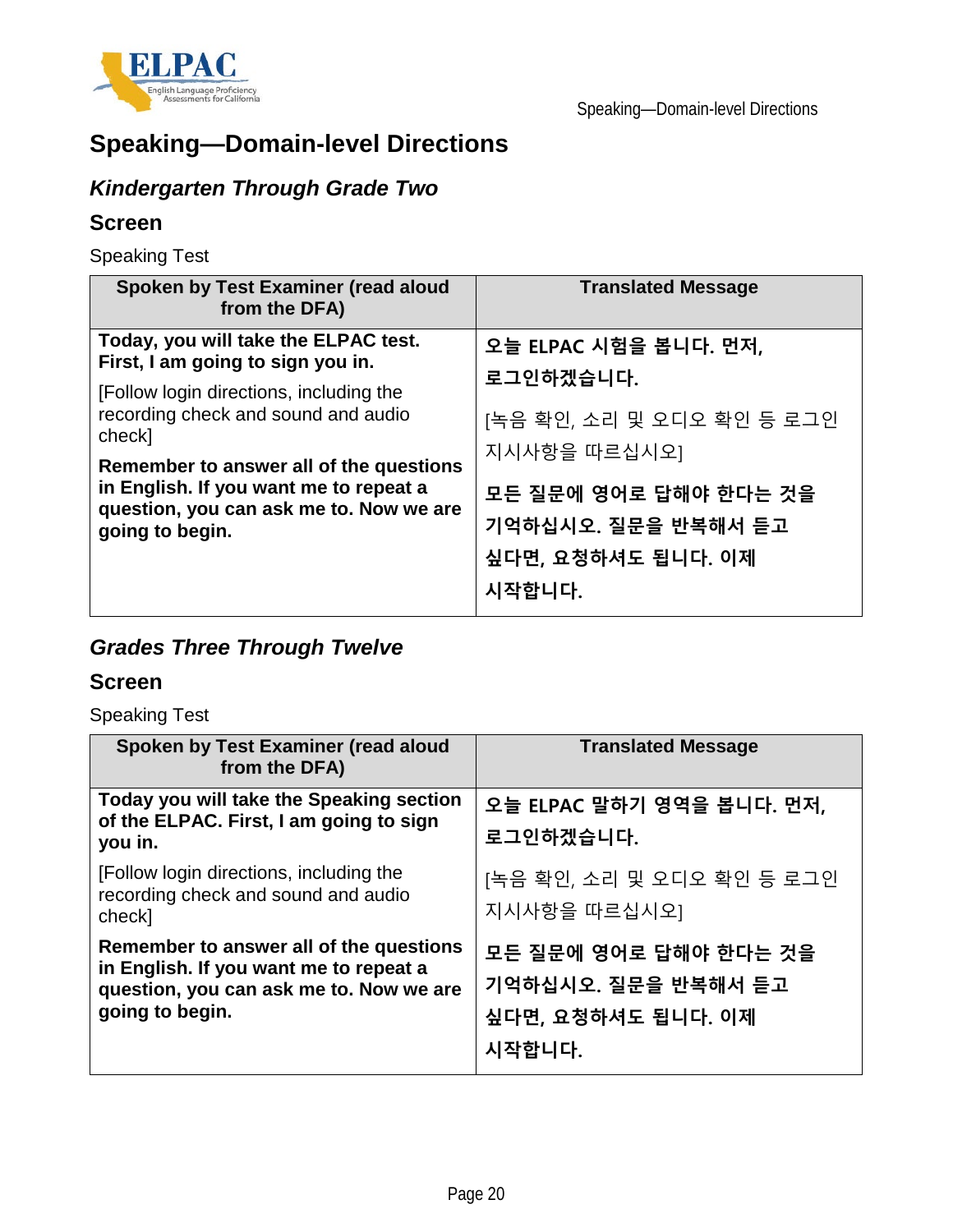

## *Kindergarten Through Grade 12 Review Screen*

#### **Screen**

#### **Congratulations, you reached the end of the test!**

Thank you for your attention and hard work.

If there are any questions you marked for review, they will be displayed in the box below. Please finish reviewing any questions you want to, then select Submit Test at the bottom of the screen.

| Spoken by Test Examiner (read aloud<br>from the DFA)                                    | <b>Translated Message</b>           |
|-----------------------------------------------------------------------------------------|-------------------------------------|
| This is the end of the Speaking test.<br>Thank you for your attention and hard<br>work. | 말하기 시험은 여기까지입니다. 참석과<br>노고에 감사드립니다. |

## **Speaking—task type directions**

| <b>Task</b>               | Grade       | <b>Message</b>                                                                                                                                                                   | <b>Translated Message</b>                                                                  |
|---------------------------|-------------|----------------------------------------------------------------------------------------------------------------------------------------------------------------------------------|--------------------------------------------------------------------------------------------|
| <b>Talk About a Scene</b> | Grades K-12 | Look at the picture. I<br>am going to ask you<br>some questions<br>about it.                                                                                                     | 그림을 살펴보십시오.<br>관련된 몇 가지 질문을<br>드립니다.                                                       |
| <b>Speech Functions</b>   | Grades 2-5  | I am going to tell you<br>about a situation that<br>could happen to you.<br>Then, tell me what<br>you would say.                                                                 | 당신에게 일어날 수<br>있는 상황에 대해<br>말해드립니다. 그다음<br>뭐라고 할지<br>말해주십시오.                                |
| <b>Speech Functions</b>   | Grades 6-12 | I'm going to tell you<br>about a situation that<br>could happen to you.<br>Then, tell me what<br>you would say. Make<br>sure your answer is<br>appropriate for your<br>audience. | 당신에게 일어날 수<br>있는 상황에 대해<br>말해드립니다. 그다음<br>뭐라고 할지<br>말해주십시오. 대답이<br>듣는 사람에게 적절한지<br>확인하십시오. |
| Support an Opinion        | Grades K-12 | I am going to ask<br>you for your opinion.                                                                                                                                       | 당신의 의견에 대해<br>물어봅니다.                                                                       |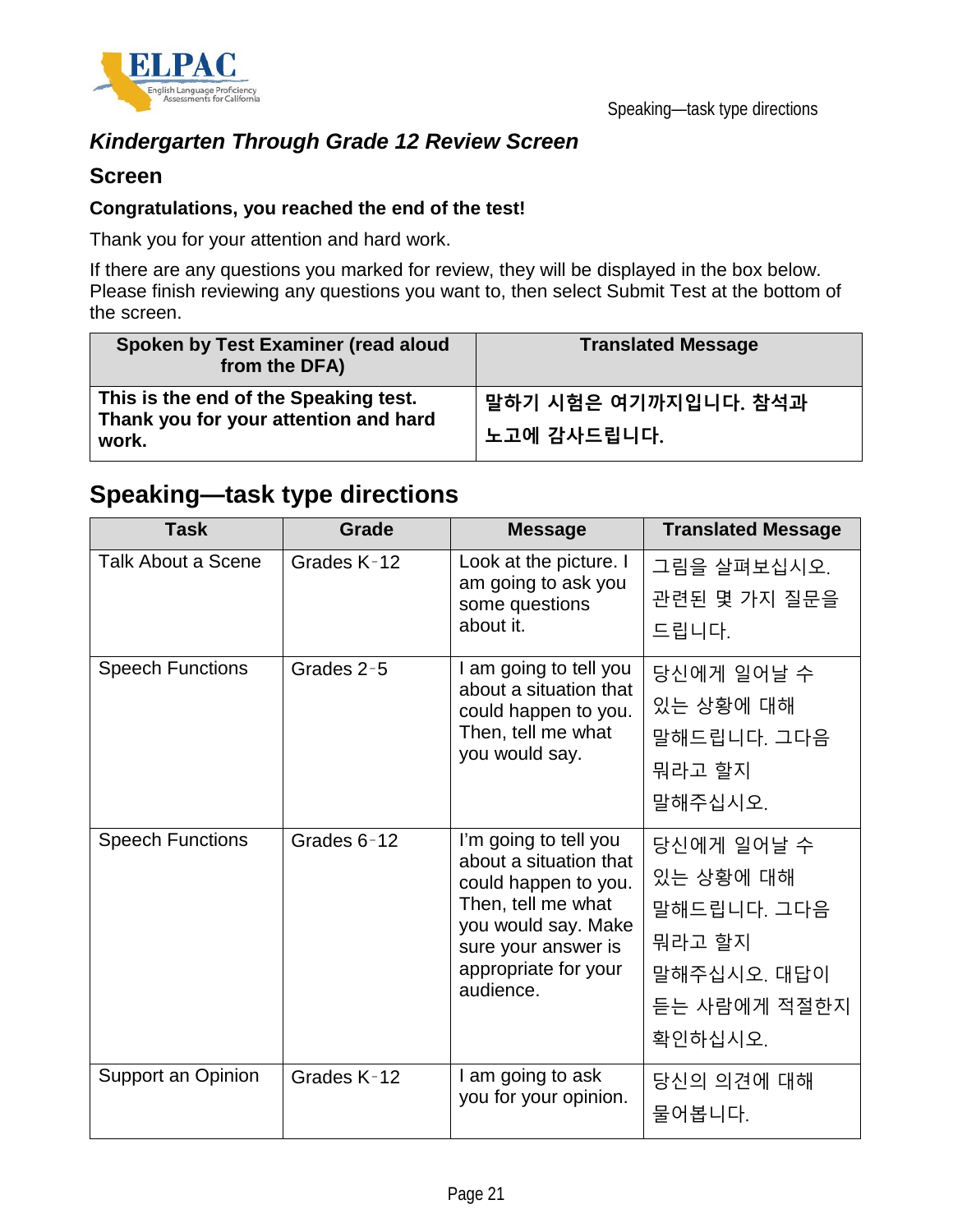

## Speaking—task type directions (*continuation one*)

| <b>Task</b>                               | Grade       | <b>Message</b>                                                                                                                                                                                                                                      | <b>Translated Message</b>                                                                                                    |
|-------------------------------------------|-------------|-----------------------------------------------------------------------------------------------------------------------------------------------------------------------------------------------------------------------------------------------------|------------------------------------------------------------------------------------------------------------------------------|
| <b>Retell a Narrative</b>                 | Grade K-5   | Look at the pictures.<br>I am going to tell you<br>a story about the<br>pictures. Listen<br>carefully. You will<br>hear the story only<br>once. When I am<br>finished, you will use<br>the pictures to tell<br>the story back to me.                | 그림을 살펴보십시오.<br>그림에 대해<br>이야기해드립니다. 잘<br>들어보십시오. 이야기는<br>한 번만 들을 수<br>있습니다. 제 말이<br>끝나면 당신은 그림을<br>사용하여 다시<br>이야기합니다.         |
| <b>Present and Discuss</b><br>Information | Grades 6-12 | I am going to ask<br>you to talk about a<br>graphic. Look at the<br>graphic.<br>[Prompt should<br>remain in English]<br>Take some time to<br>read the graphic to<br>yourself. Let me<br>know when you are<br>ready for me to ask<br>you a question. | 그래픽에 대해<br>말해달라고 요청합니다.<br>그래픽을 살펴보십시오.<br>[프롬프트는 영어여야<br>합니다]<br>잠시 시간을 내어<br>그래픽을 직접<br>읽어보십시오. 질문을<br>시작해도 된다면<br>알려주십시오. |
| Summarize an<br>Academic<br>Presentation  | Grade K-2   | I am going to tell you<br>some information.<br>Listen carefully. You<br>will hear the<br>information only<br>once. When I am<br>finished, you will tell<br>me about the<br>information.                                                             | 몇 가지 정보를<br>말해드립니다. 잘<br>들어보십시오. 정보는<br>한 번만 들을 수<br>있습니다. 제 말이<br>끝나면 당신은 그<br>정보에 대해 말합니다.                                 |